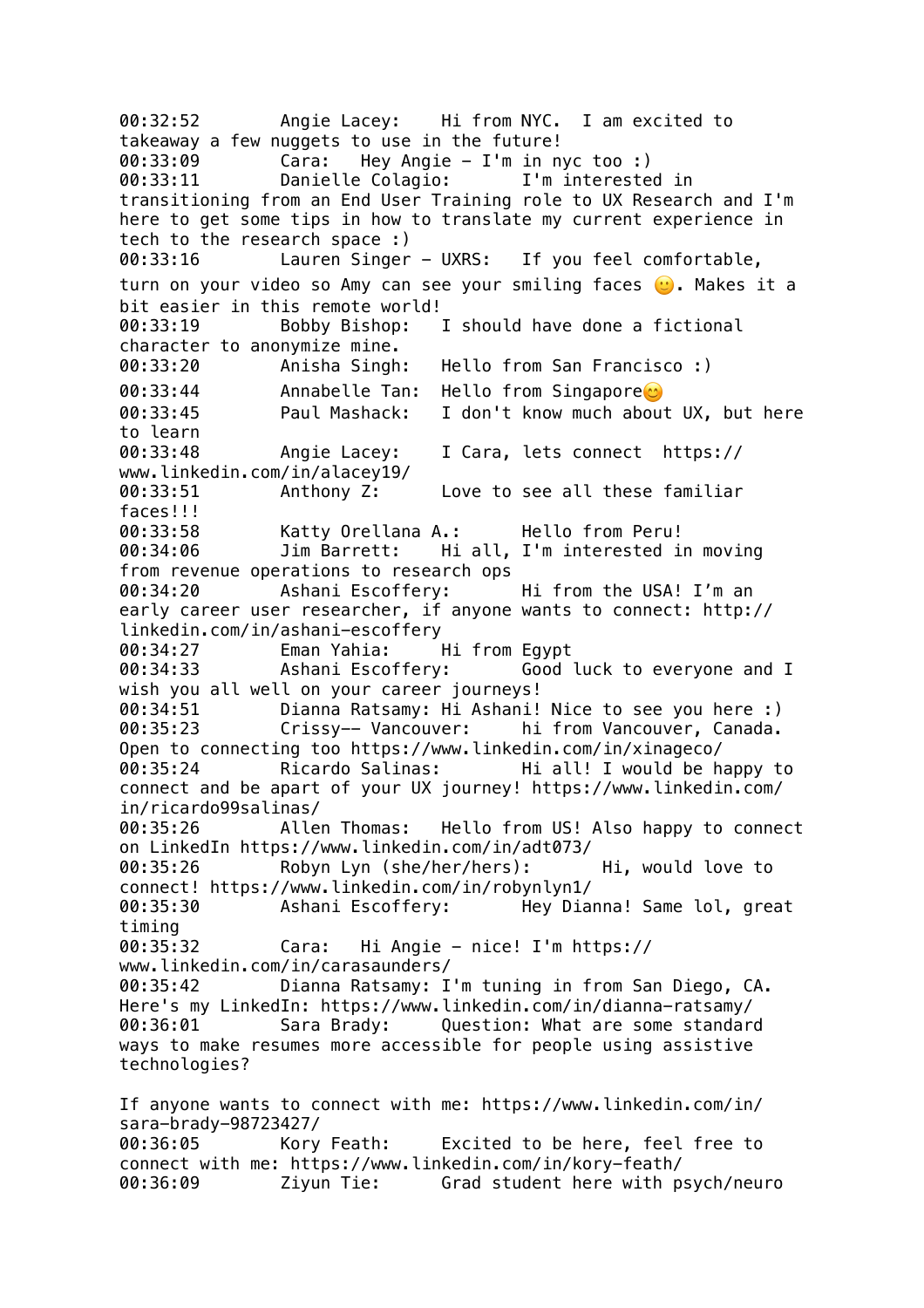background! Happy to connect and wishing everyone luck on their career journeys! www.linkedin.com/in/ziyun-tie 00:36:11 Ziyun Tie: www.linkedin.com/in/ziyun-tie 00:36:13 Danielle Colagio: Happy to connect! :) https://www.linkedin.com/in/daniellecolagio/ 00:36:46 Joli Deleon: Also very excited to be here and would also love to connect! https://www.linkedin.com/in/joli-deleon/ 00:36:59 Isais Smith: Academic of sociology looking to connect and get in the game with some dope people. https:// www.linkedin.com/in/isais-smith-3694899b/ 00:37:12 Kory Feath: Question, what are the rules of thumb for handling sensitive job experience (i.e. roles where research materials are under NDA)? 00:37:35 Tasnia Hussain: Hi all! Recently started my first FT role as a UXR, but I wanted to check out how I can improve my resume in the future  $\odot$  Would love to connect https://www.linkedin.com/in/ tasniaphussain/ 00:37:48 Parker Sorenson: Hello from Florida! Looking for my first job in UXR. https://www.linkedin.com/in/parker-sorenson-bb0022a7 00:38:11 Augustina Howe: I'm also glad to be here and would love to connect https://www.linkedin.com/in/augustinahowe/ 00:38:15 Anisha Singh: PhD candidate in psych. Would love to connect with others transitioning from academia and all others who are new to the field - https://www.linkedin.com/in/anisha-singhumd/ 00:38:50 Arian Karimitar: Hello from Washington, Looking for my first job in UXR. https://www.linkedin.com/in/ariankarimitar/ 00:38:56 pavithraarvind: Hello from Canada - Would love to connect with others - https://www.linkedin.com/in/pavithra-arvind/ I am currently transitioning from academic doctoral research to UXR starting my job search journey. 00:39:03 Danielle Colagio: Hi, I am the example of have a million versions of my professional documents 00:39:07 Jarrett Hanks: Hello, all! Teacher transitioning from the classroom into UXR! I would love to connect and meet others trying to break into the field. https://www.linkedin.com/in/jarretthanks/ 00:39:26 Paul Mashack: https://www.linkedin.com/in/ pmashack/ 00:39:43 Sarah Wood: https://www.linkedin.com/in/ sarahgeisswood/ 00:39:47 Eman Yahia: Hey, I'm a UX researcher pivoting from academia. Open to connecting, here is my LinkedIn https:// www.linkedin.com/in/eman-yahia-mohammed 00:39:49 Paul Mashack: Was that a cat? 00:39:51 Batsheva Paul: Hi all! Looking for my first UX Research job. Info Systems and Psych background. 00:39:52 Lisa Carter: hello cat! 00:39:55 Joanna Steinhardt (she/her): the cat has an opinion 00:40:06 Paul Mashack:  $\mathbf{L}$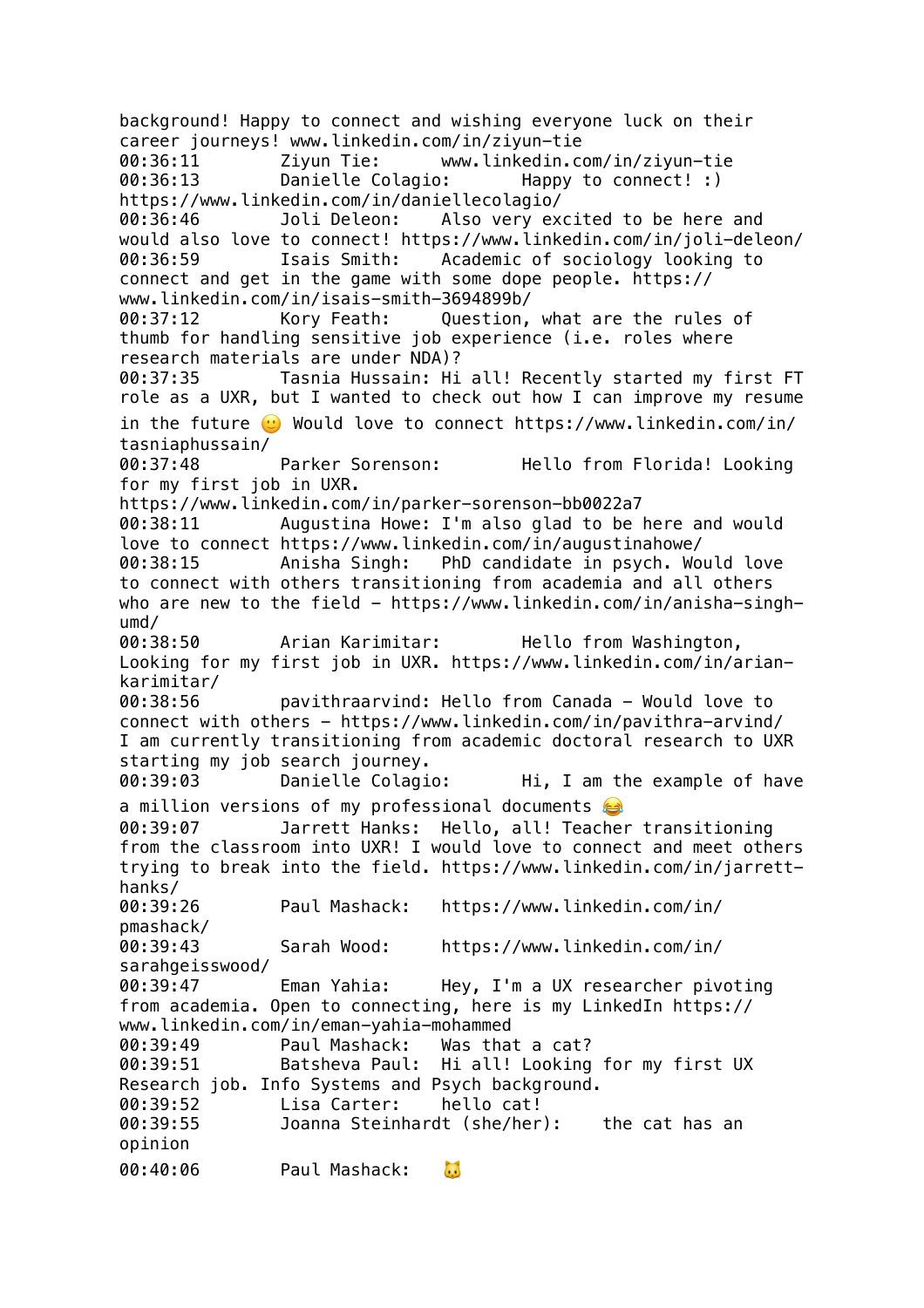00:40:14 Angie Lacey: haha! my 3 cats are napping! 00:40:20 Kory Feath: Question: what are the rules of thumb for getting past ATS and reach a human being? 00:40:28 Batsheva Paul: Hi all! Looking for my first UX Research job. Info Systems and Psych background. Would love to connect https://www.linkedin.com/in/batsheva-paul-604253207/ 00:41:37 Nicole Montemurro - UXRS: Post any questions you have for Amy in the chat 00:41:47 Skyler Mendes: Here from academia/psych and happy to connect: https://www.linkedin.com/in/skyemendes/ 00:41:51 Sweta Parmar: PhD student in Engineering Psychology. Would love to connect with others transitioning from academia and all others who are new to the field - https:// www.linkedin.com/in/sweta-parmar/ 00:41:52 Danielle Colagio: @Nicole 00:42:01 Kaeleigh Herstad: Transitioning from academic research and editing to UX and would love to connect! https:// www.linkedin.com/in/kaeleighherstad/ 00:42:12 Isais Smith: Question: How would you construct a resume that is heavy in academia language to a UX world? What are some things that we should incorporate to make our resume strong. I am currently an Assistant Professor of Sociology, and find myself with C.V's that are heavy in academic language. 00:42:51 Kory Feath: Question: what circumstances do you recommend including a cover letter? What are the best practices for them? 00:42:55 Elise: I would also love to connect! Leaving academia for senior UXR roles https://www.linkedin.com/in/ elisellemoyne 00:43:09 Aditi: Could you share more on how to build a UX Research portfolio? How crucial is one in the job hunt process (vs UX Design where its essential) 00:43:22 Paul Deutchman: Hi all! I'm a PhD Candidate in Social Psych at BC looking for UX/behavioral science roles: www.linkedin.com/in/paul-deutchman-731178129 00:43:37 Paul Mashack: Yes 00:43:38 Beth Williford: yes - can see it 00:43:40 CHRISTOPHER HUNT: yes 00:43:46 Eman Yahia: can we have a record of the session afterwords ?n 00:44:08 Nicole Montemurro - UXRS: This session will be recorded and posted on our Youtube channel after the event https://www.youtube.com/channel/UCbhHzt5UfetbARUebUaJgvQ? view\_as=subscriber Make sure to subscribe so you get notifications of when we have a new recording up! 00:44:11 Isais Smith: I'm interested in learning from some folks that pivoted from academia to the UX world. How was that transition? I am thinking of making that move myself 00:44:13 Batsheva Paul: I would love to hear more about creating a portfolio catering to a UX Research role, as well. 00:44:40 Ryan Brill: It's in the share settings 00:44:46 Ryan Brill: In that hover menu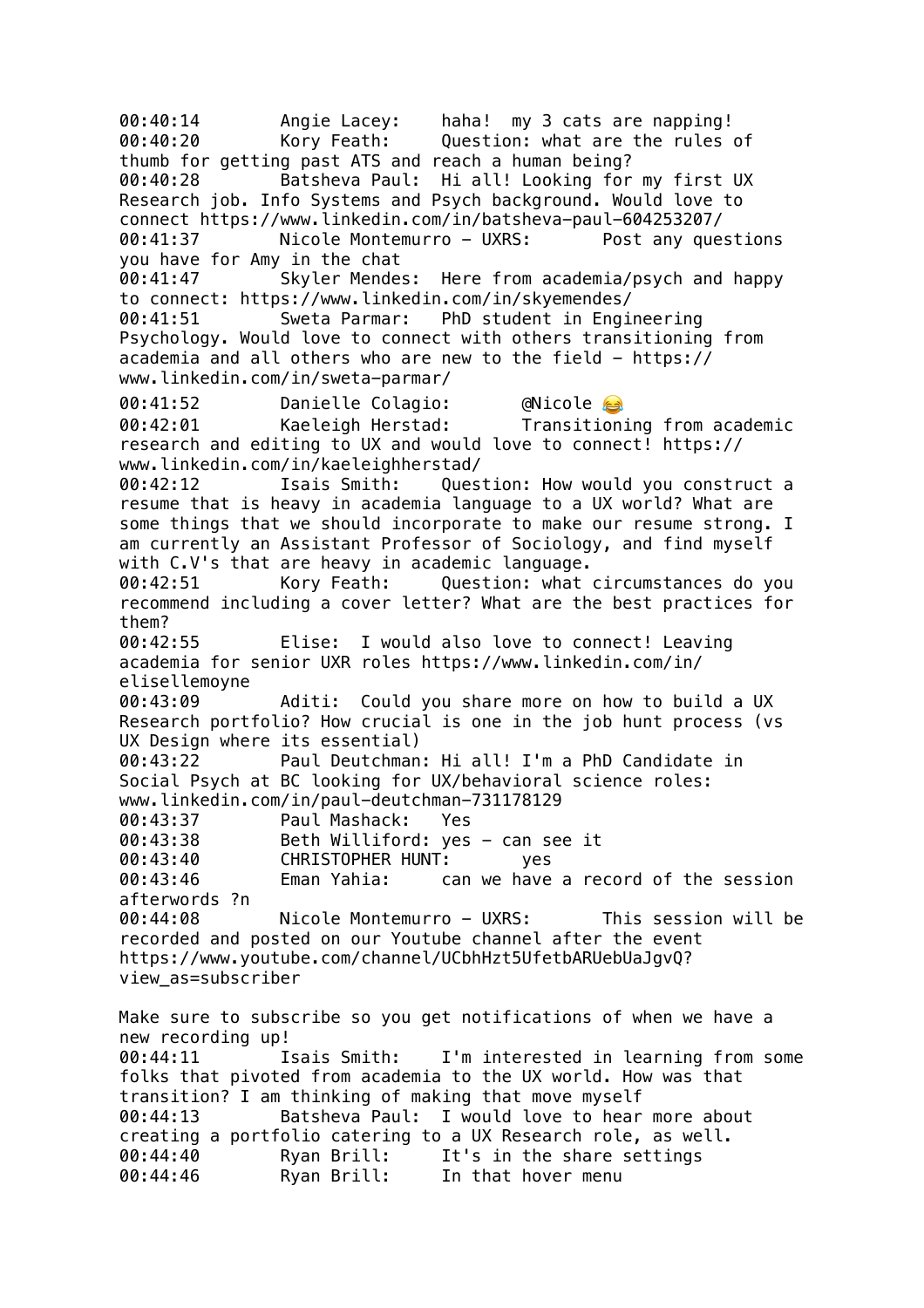00:44:48 Ashani Escoffery: @Aditi One thing I've heard from many mentors in the process is that having a slide deck is how many UXRs show their portfolios. And it's basically a presentation on who they are, why they got into research, and a high level overview of a few case studies that are often curated by the UXR to align well to the company they're interviewing for 00:44:51 Bobby Bishop: cursor highlight? 00:44:51 Paul Mashack: I don't know much about UX, so just trying to learn about it 00:44:55 Dianna Ratsamy: up top toolbar 00:44:58 Sandeep Krishnakumar: top of your screen (maybe?) 00:45:08 L S: every UXRS meeting ends up being a Zoom teardown at one point or another 00:45:13 Robyn Lyn (she/her/hers): You should have view options at the top 00:45:25 Robyn Lyn (she/her/hers): your browser may be up too high 00:45:30 CHRISTOPHER HUNT: Maybe try and open zoom app 00:45:32 Sandeep Krishnakumar: looks there should be a zoom UX person on here  $\heartsuit$ 00:45:34 CHRISTOPHER HUNT: And see if its there 00:45:37 Jess Vitez: if you have two screens sometimes it jumps to the second screen 00:45:42 Nicole Montemurro - UXRS: @Batsheva - we have an event all about creating a UX Research Portfolio, you can check it out here: Vimeo "Creating and Leveraging your UX Research Portfolio" https://vimeo.com/ondemand/uxrportfolio2022/ 00:46:03 Brian Ruedinger: Ctrl + Alt + Shift + H 00:46:04 Lisa Carter: maybe just download it + annotate in preview? 00:46:08 Robyn Lyn (she/her/hers): you're on the screen for the resume, not zoom 00:46:22 Joseph Stubenrauch: We should send this video to the Zoom UXR team. 00:46:27 Aditi: @Ashani Thank you for sharing, that's useful to know! 00:46:30 Lisa Carter: 00:46:42 Ashani Escoffery: No problem! 00:46:48 Bobby Bishop: zoom changes where settings are seemingly all of the time 00:47:01 Stephanie Roch: "Before using annotation tools, they must be enabled in the Zoom web portal." - perhaps a meeting host can check that setting 00:47:13 Danielle Colagio: https://support.zoom.us/hc/ en-us/articles/4409894568845-Enabling-or-disabling-annotation-toolsformeetings#:~:text=To%20enable%20annotation%20for%20all%20users%20in%2 0the,of%20shared%20screens%20with%20annotations.%20More%20items...  $820$ Can confirm, was def supposed to be in options :) Might be on the admin side

00:47:18 Batsheva Paul: Thanks for sharing!! @aditi check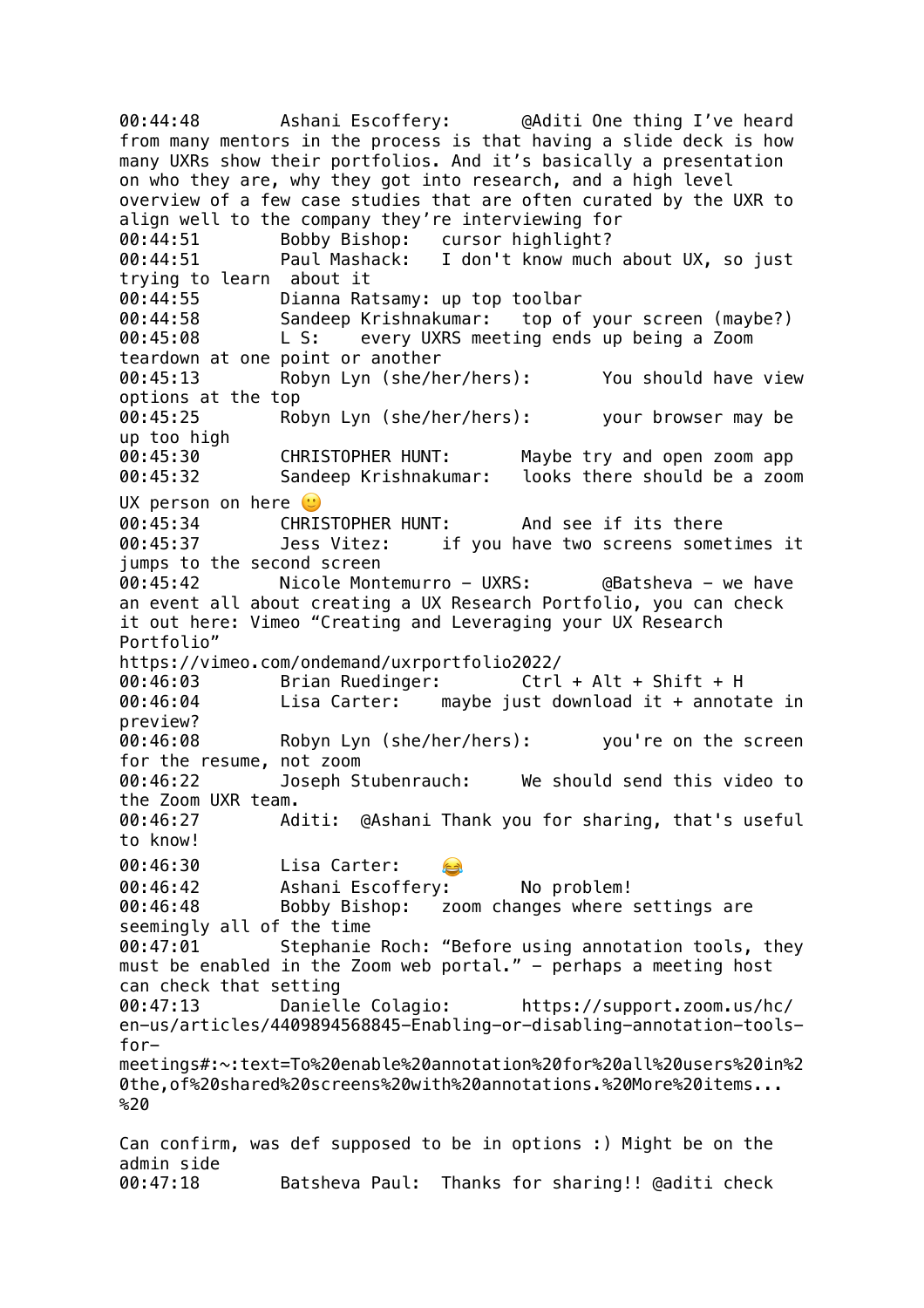out the vimeo on UX Research portfolios too! 00:47:24 Eleni Haloftis (she/her): Feel free to connect, so happy to be here with you all: https://www.linkedin.com/ in/eleni-haloftis/ 00:47:26 CHRISTOPHER HUNT: Maybe they're A/B testing seeing if people notice the option bar being gone 00:47:29 Paul Mashack: Remember resume paper? 00:47:30 Robyn Lyn (she/her/hers): advanced settings choice makes a difference... which window is chosen to share 00:47:44 Julia DeBari: Columns mess up ATS though… 00:47:48 Pooja Bandyopadhyay: I've read that having a resume with columns can cause problems for the ATS. Do you have any insight on whether that may cause issues? 00:47:53 Inika Wadhwa: Q. But will this resume get through an ats system since it isn't in a standard format? 00:47:59 Lisa Young: I once had my resume designed like this one here, but was told that two columns aren't good for getting through tech scanners. Is that true?<br>00:48:01 Ashani Escoffery: 00:48:01 Ashani Escoffery: ATS isn't the resume eater a lot of people make it out to be 00:48:17 Christine Jones: I was told to stay away from columns due to the tracking systems. Has this changed? 00:48:29 Julia DeBari: I have been a recruiter and can say that resumes get mangled by some ATS systems 00:48:40 Jessica K: Same question +1 00:48:42 Nicole Montemurro - UXRS: Tell us in the chat - what software do you use to create your resume?<br>00:48:49 - Jessica K: Also question abou 00:48:49 Jessica K: Also question about the color of the headings 00:49:20 Paul Mashack: You put graduation year? 00:49:22 Marjolein - Lisboa - UXR: what about the font with serifs? this is harder to read/scan than sans serifs. (UX, legibility) 00:49:35 Parker Sorenson: Is contact information still important to include when we have online links (e.g., LinkedIn profiles, websites) and are applying through an online service that uses our email? 00:49:59 Paul Mashack: I've removed graduation years to remove bias 00:50:03 Bobby Bishop: LaTeX is what I used. TeXStudio is how I edit it. deedy resume from GitHub is what I modified for my resume 00:50:15 Lisa Carter: Aona Yang video here!!! https:// www.youtube.com/watch?v=x2kZn5iolos 00:50:18 Lisa Carter: she's amazing 00:51:15 Aditi: Was jus googling to look for it.. Thank you Lisa! 00:51:53 Ashani Escoffery: So it's good to separate skills and tools is what was just said, right 00:52:18 Batsheva Paul: Curious about bootcamp information for UX Research (not design) 00:52:19 Sara Brady: So if you know R (programming language) is that both a skill and tool? 00:52:41 Koyel Ranu: R is a tool used for analysis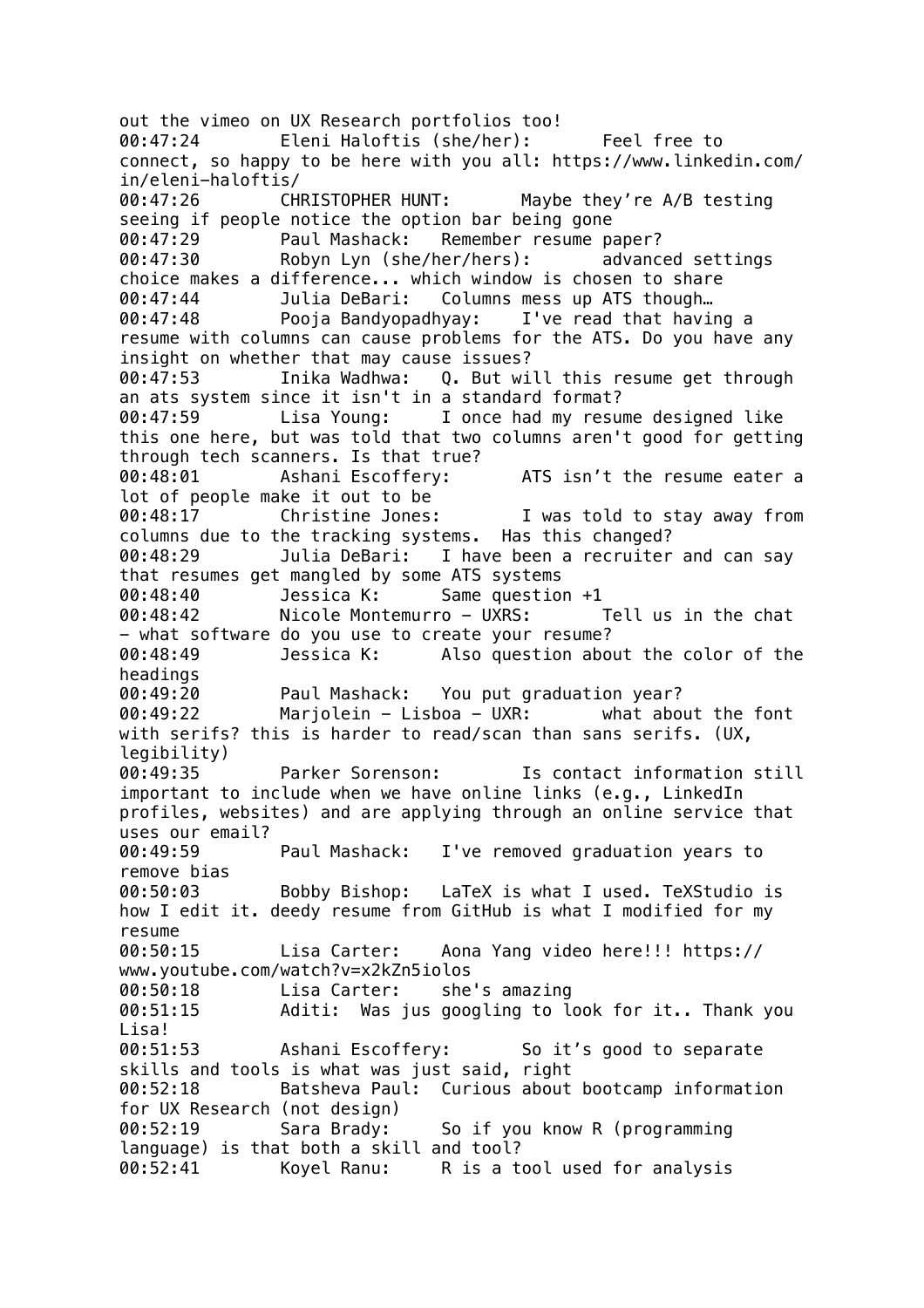00:52:47 Beth Williford: hahahaha 00:52:52 Bobby Bishop: I think R is a tool, statistics is the skill I think 00:52:55 CHRISTOPHER HUNT: If you audit the Michigan course about UXR on coursera or the Google course can you still put that on your resume even if you didn't pay for it and got a certification. 00:53:04 Shuai Mu: Can I have a resume that more than one page? 00:53:05 Jessica K: how do we determine which tools to list? I feel like I have dozens to use and some companies prefer one to another (ie. miro vs figma vs trello, etc) Same question about methods...it can get to a laundry list really quickly, it seems? 00:53:20 UXRS: Question: is it possible to get a copy of the format of this resume? 00:53:45 Nassa J: will the recorded video for this be shared? 00:53:58 Ricardo Salinas: yes, on their YT 00:54:12 Paul Mashack:  $\mathbf{L}$ 00:54:13 Bobby Bishop: Cat has a lot to say T 00:54:16 Patrycja Urbanek: 00:54:23 Ashani Escoffery: Lol 00:54:24 Nicole Montemurro - UXRS: This session will be recorded and posted on our Youtube channel after the event https://www.youtube.com/channel/UCbhHzt5UfetbARUebUaJgvQ? view\_as=subscriber Make sure to subscribe so you get notifications of when we have a new recording up! 00:54:43 Paul Mashack: 22 00:54:48 Augustina Howe: Love the kitty! 00:54:50 Marjolein - Lisboa - UXR: Is it common to put all text so small on one page in the USA? Seems receivers will get info-overloaded. Again serif font. 00:55:21 Ashani Escoffery: @Jessica I'd say I think it could help to tailor the list of skills and tools you list to the jobs you're applying for. Listing whatever they use that you're familiar with and stuff could be an easy way to filter down to the relevant stuff 00:57:07 Sandeep Krishnakumar: in academia. 'impact' is always thought of in terms of journal papers and conference presentations. do you have any advice on how to best translate academic impact for an industry-oriented resume? 00:57:18 Allen Thomas: What about creating a department handbook for data procedures? 00:57:35 Isais Smith: Sandeep, THAT is a great question!!! 00:58:53 Koyel Ranu: What do you think about using Sans Serif fonts to reduce the 'tight' look? 00:59:12 Irem Ozekes: I'm a Product Designer in Vancouver (Canada) with interest in UX Research. Let's connect https:// www.linkedin.com/in/iremozekes 00:59:28 Aditi: Good one Sandeep, similar to gov funded research organizations where its pilot projects and metrics are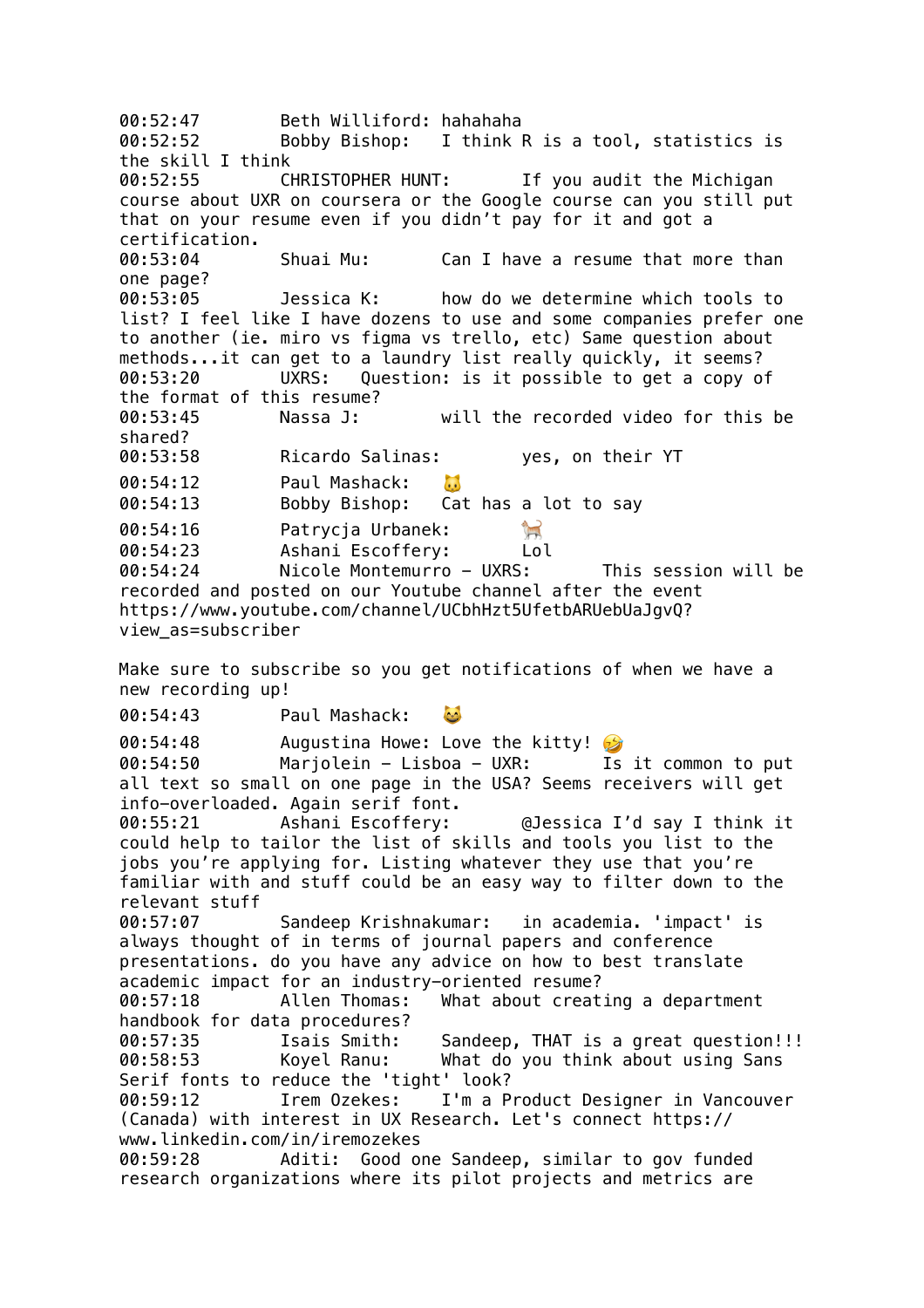through publications n conferences. 00:59:31 Julia DeBari: The resume has a typo… 00:59:43 Paul Mashack: Love these resume formats 01:00:28 Kory Feath: Question: how do you know you're being "unique" enough in your resume/personal statement? 01:00:51 Diane Zilliox: should volunteer roles be named as such? 01:00:58 Farilee Mintz: What are the best practices for communicating impact with generative work when the outcome may not yet be quantifiable. 01:02:07 Kory Feath: Are human skills recommended? 01:02:27 Joli Deleon: Love these resume templates I am seeing! Can some of these resume templates be shared 01:02:31 Danielle Colagio: I have previously been told to use the "Skills" space to fill in the blanks of what wasn't listed under the description - Would you agree? 01:02:40 Kinsey K: In the bullet points, say what you did with the skills 01:03:43 CHANDANI SHAH: How much experience as a researcher is good enough to find a job as a UXR? I have more design experience, and have been involved with research in just parts of the entire project. I do want to take the transition into UXR role. 01:04:34 Dianna Ratsamy: are human skills pretty much soft skills? 01:04:49 Paul Mashack: I would think so 01:05:08 Nicole Montemurro - UXRS: Keep posting any questions you have for Amy in the chat 01:05:14 Chris: If the job ad specifically mentions they want someone who can plan, execute, etc. would you include it then or still cut it? 01:05:28 Isais Smith: In your resume, should you incorporate journal articles that have been published? That are currently in progress? Does this have any relevance at all when applying in the UX world? 01:05:49 Katty Orellana A.: Hi everybody! I'm a designer, illustrator and 2D animator. Open to connect, here is my LinkedIn: https://www.linkedin.com/in/ktyorellana/?locale=en\_US 01:05:53 Sandeep Krishnakumar: +1 for Isais' question! 01:05:58 Isais Smith: Of course, i am speaking from an academic perspective 01:06:05 Ziyun Tie: if you are in grad school or a bootcamp for UX and just starting out, is it ok to put course projects there? : ) 01:06:15 Danielle Siano: my previous meeting went over and i just joined now. Can someone let me know, are we submitting our resumes for feedback? 01:06:18 Stephanie Roch: the soft skills, the "human" skills may be generic, but is there value in having them to increase the % of words that match with a job description? 01:06:18 Clara Lewis: Re: Isais' Q: I've been told "No." 01:06:36 Kinsey K: If the same skills are part of the different positions, is too redundant to emphasize for them for each one, even when central to the positions and relevant to the target job?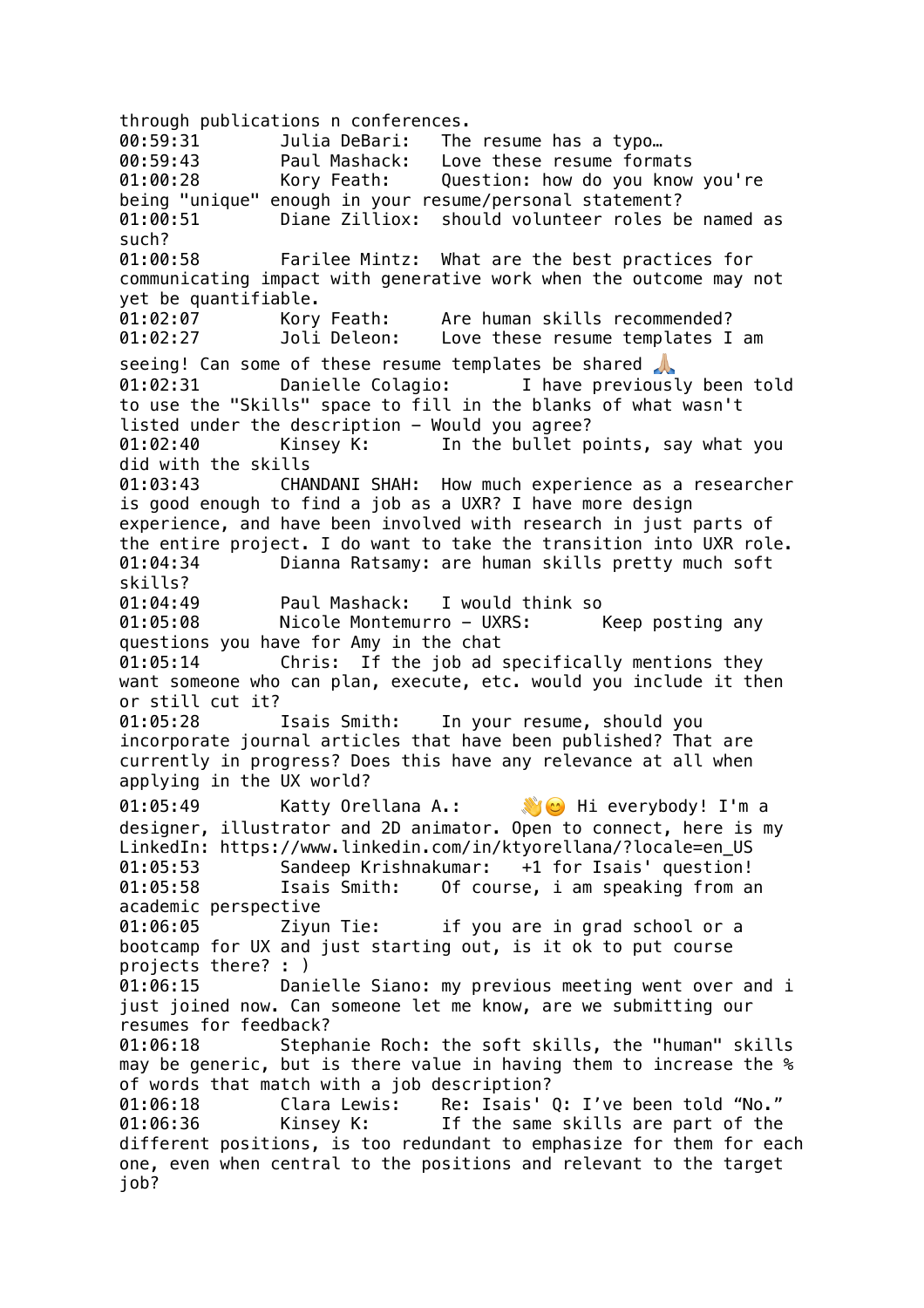01:06:39 Irem Ozekes: @Ziyun, yes 01:06:45 Sara Brady: For Isais's question, I created a Google Scholar account and embedded a link to it on my resume. 01:06:53 Shuai Mu: Should you specifically mention "volunteer" if you are volunteering for a UX researcher position? 01:07:09 Bobby Bishop: 2 versions with just one title? 01:07:17 Ira Bliatka: How about incorporating a string of relevant freelance gigs? I have added up a lot of industry experience from taking side projects but I am not sure how to include that in my CV without overwhelming the structure with lots of 2-month entries? I thought of including a single 'freelance practice' entry but then it falls akwardly into my timeline. as it would run up to 'present' but it is definitely not the first thing I want someone to read on my CV. 01:07:24 Lisa Carter: there's an extra space next to Psychology under B.A. Psychology that is driving me nuts 01:07:33 Marjolein - Lisboa - UXR: @chandani. I also transitioned from UXD> UXR and I emphasized the research methods I applied during my UXD projects, also renamed my job title into hybrid when I did 50-50% of each. Also frame your experiences and courses, and highlight your interests in your intro description (on CV and LI profile) 01:07:38 Ashani Escoffery: @Danielle: No these were submitted prior to the meeting 01:07:40 Paul Mashack: Yes 01:07:45 Paul Mashack: Extra space 01:07:51 Ziyun Tie: Thanks Irem! 01:07:59 Julia DeBari: Yes, the extra space… 01:08:19 Danielle Siano: @ashani thank you for the response! 01:08:25 Naomi Bluesummers: For career changers, is it acceptable to translate your current job title into something that is more indicative of how it is relevant to UXR? 01:08:30 Ashani Escoffery: No problem! 01:08:32 Chris: I have had a lot of roles (contract work), but some of them are not relevant to UXR positions (like I can't spin it, it's just not relevant). Should I still include everything even if it makes it really long and there's nothing really to talk about or is it a red flag to have gaps? 01:08:38 Danielle Colagio: +1 Naomi's question 01:08:47 L R: Question: It feels like the field is flooded with folks (including myself) looking for UX research opportunities. 1) do you feel this field is continuing to grow--in other words, is there space for so many of us? 2) as someone with a PhD in the humanities, I feel I need work experience in UX but not sure how to go about getting that opportunity. I'm open to volunteer/internships as well. Any suggestions? 01:09:02 Kory Feath: @sara I like your solution with the google scholar link, that way if they're interested they can dig deeper 01:09:04 Irem Ozekes: @Ziyun, feel free to connect with me on LinkedIn. I write a lot about how to get a job as an entry-level designer 01:09:06 Isais Smith: @Sara, that is a great idea!! 01:09:36 Bobby Bishop: 49 surveys and interviewed 1?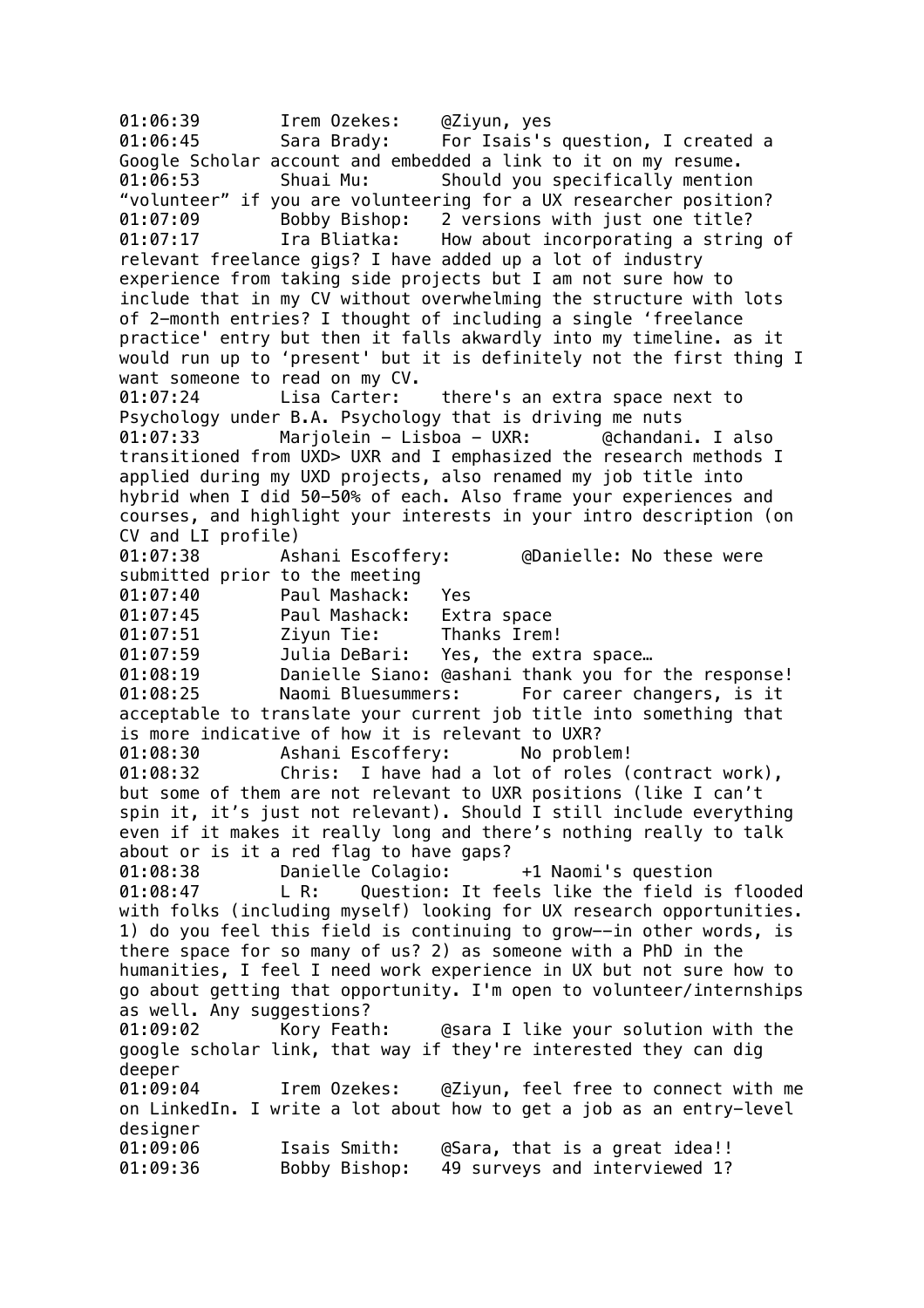01:09:56 Isais Smith: @ L R, that is a phenomenal question. I am in the same boat with you. 01:10:10 Stephanie Roch: has anyone moved from UXR to UXD? 01:10:29 Ziyun Tie: @ Irem, will do! : ) thank u! 01:10:47 Nicole Montemurro - UXRS: Want to keep the conversation going after the event? Sign up for our Slack channel! Fill in this form: https://forms.gle/4pFyZJyreEdvPWoZ6 01:11:35 Kory Feath: I've heard if a recent graduate having education at the top is recommended, is that not the case? 01:11:38 Ryan Adibi:  $\odot$ 01:11:39 Marjolein - Lisboa - UXR: @Naomi, that's something I did: small adjustsments to emphasize the UXR activities I did and showing my career direction 01:12:12 Paul Mashack: Lot more content here 01:12:32 Kory Feath: the bullets kind of blend together visually here 01:13:07 Nina Hido: QUESTION: If everyone has the same skill list, what is the value of this section? 01:13:33 Chris: ^ Good question! 01:14:23 Irem Ozekes: Is listing NN/g certificates a good idea? Are they still relevant? 01:15:11 Chris: Is it a bad idea to make a page longer than conventional "printing" pages? (I just needed to extend it a little bit and didn't want to create a whole new page) 01:15:29 Kory Feath: I like that the right is a different color box, is that sort of design decision recommended? 01:16:03 Danielle Colagio: @Kory, I have that type of color difference on my resume :) 01:16:10 Chris: Are skills, tools and personal statements essential or just nice to have if you have the space? 01:17:07 Danielle Colagio: Mine is based off of a free resume template in Word (You can use Word and some templates for free through the online version of Office - That's what I was doing!) 01:17:16 L R: Do graduation dates matter? I wonder and worry about ageism 01:17:27 Chris: Does the multi-column layout make it hard for ATS/resume screening software? 01:17:32 Anthony Z: https://www.indeed.com/careeradvice/resumes-cover-letters/ats-resume-template 01:17:39 Paul Mashack: Yeah, I've removed my graduation dates 01:17:49 Marjolein - Lisboa - UXR: This one is much easier to read/scan. Yay white space :) 01:17:54 Anthony Z: https:// www.careereducation.columbia.edu/resources/optimizing-your-resumeapplicant-tracking-systems 01:18:18 Crissy-- Vancouver: Thx Anthony, great links 01:18:30 Paul Mashack: Awesome! 01:18:41 Perri Katzman: how do you determine whether something is too vague vs too in the weeds? 01:19:02 Chris: When tailoring to the job ad, is it a good or bad idea to take verbiage directly from the job ad?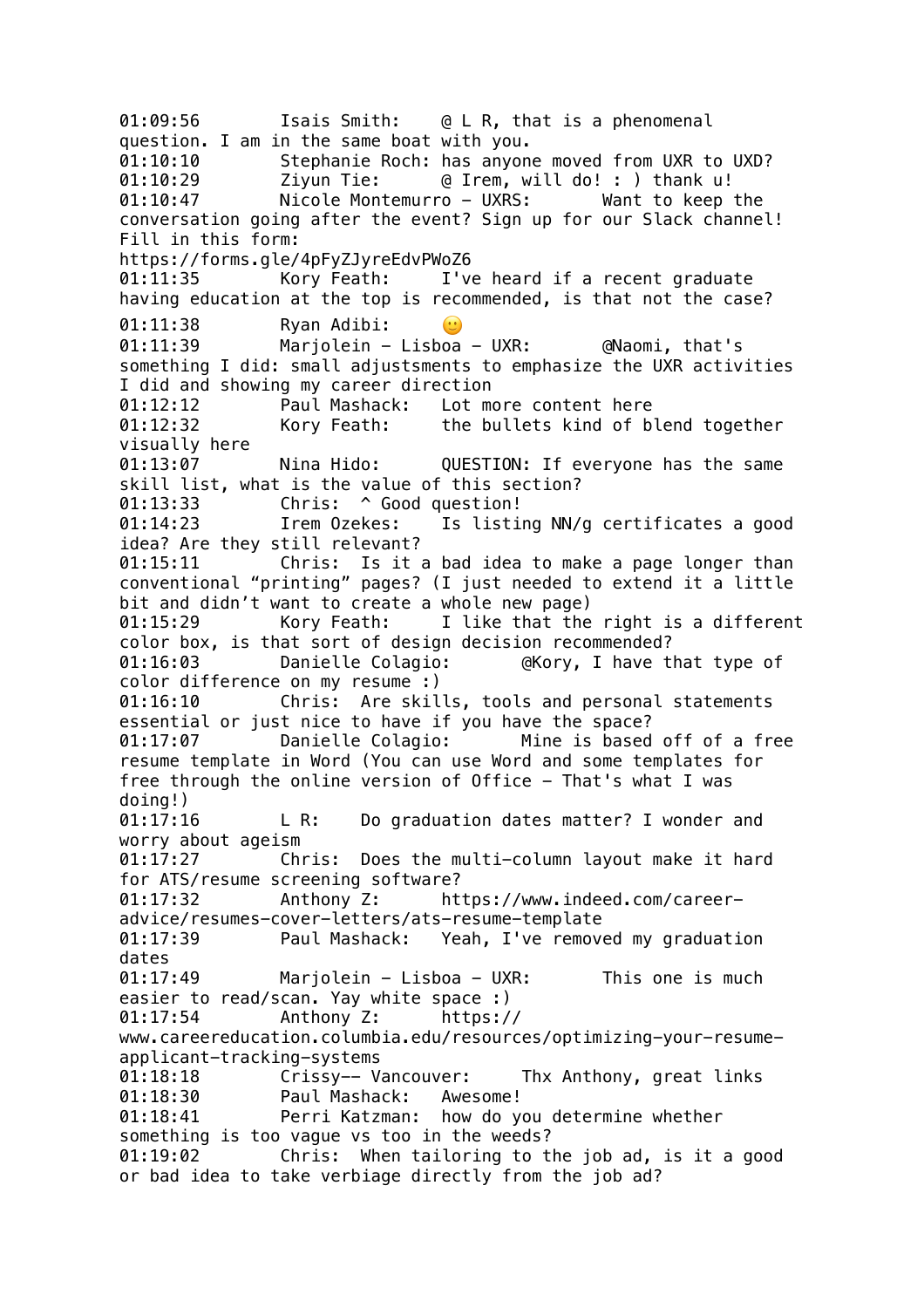01:19:23 Sandeep Krishnakumar: do course projects (even if they involve UXR) get taken less seriously if they are labeled as course projects? 01:19:52 Paul Mashack: All experience is good experience 01:19:54 Allen Thomas: That's super affirming to hear 01:19:59 Marie Maxey: If you have a long career is there a page limit or limit to how many years you should go back? If all your experience is relevant? 01:20:06 Danielle Colagio: @Chris, I tent to tweak a few things to match the job description, that's often how I use the "Skills" to call to examples that might relate but aren't specifically rephrased 01:20:14 Kaitlyn Boulding: Would you say sociology is more relevant experience than humanities 01:20:21 Ashani Escoffery: If your UXR relevant work is through volunteer projects then would you say to separate it from work? And if so, could you list the projects first if theyre more relevant than your official job experience (speaking as a college grad who's work experience was an internship experience) 01:20:22 Chris: Thanks Danielle! 01:20:36 Lisa Carter: @Marie I was just wondering about this! I heard someone say you shouldn't have more than 5 years back in experience on your resume but I feel like it varies depending on the person<br>01:20:37 Paul Mashack: We all have different experience that makes us unique 01:20:52 Joli Deleon: Love that<br>01:22:14 Kaitlyn Boulding: I 01:22:14 Kaitlyn Boulding: If you are a PhD who has had their first UXR job are you still "transitioning"? 01:22:26 Sara Brady: Just to confirm, listing any personality traits on a resume is bad? 01:22:37 Anthony Z: Nope. Once you've had a UXR job you ARE a UXR 01:23:06 Kaitlyn Boulding: Sweet! 01:23:09 Kaitlyn Boulding: Thanks! 01:23:32 Danielle Colagio: @Kaitlyn is already a professional over here 01:23:34 Kory Feath: How do you know when you're expert enough to call yourself on expert on a skill? 01:23:38 Kaitlyn Boulding: Yeah, this person is an academic badass! 01:23:58 Chris: lmao realising I have no achievements feels good (jk) 01:24:02 Paul Mashack: Wow 01:24:09 Paul Mashack: Lots of education 01:24:15 Naomi Bluesummers: +1 Lpru 01:24:30 Naomi Bluesummers: oops +1 Korys question 01:25:05 Lizzy Palmer: Also before I got my first job as a uxr, I was introducing myself to people saying that I was a user researcher! You are a researcher when you decide you are one! There is no club that will formally invite you, so do it yourself! 01:25:32 Danielle Colagio: "There is no club that will formally invite you, so do it yourself!" I love that hahaha 01:25:45 Betzy Rivera: @Lizzy, I LOVE THAT!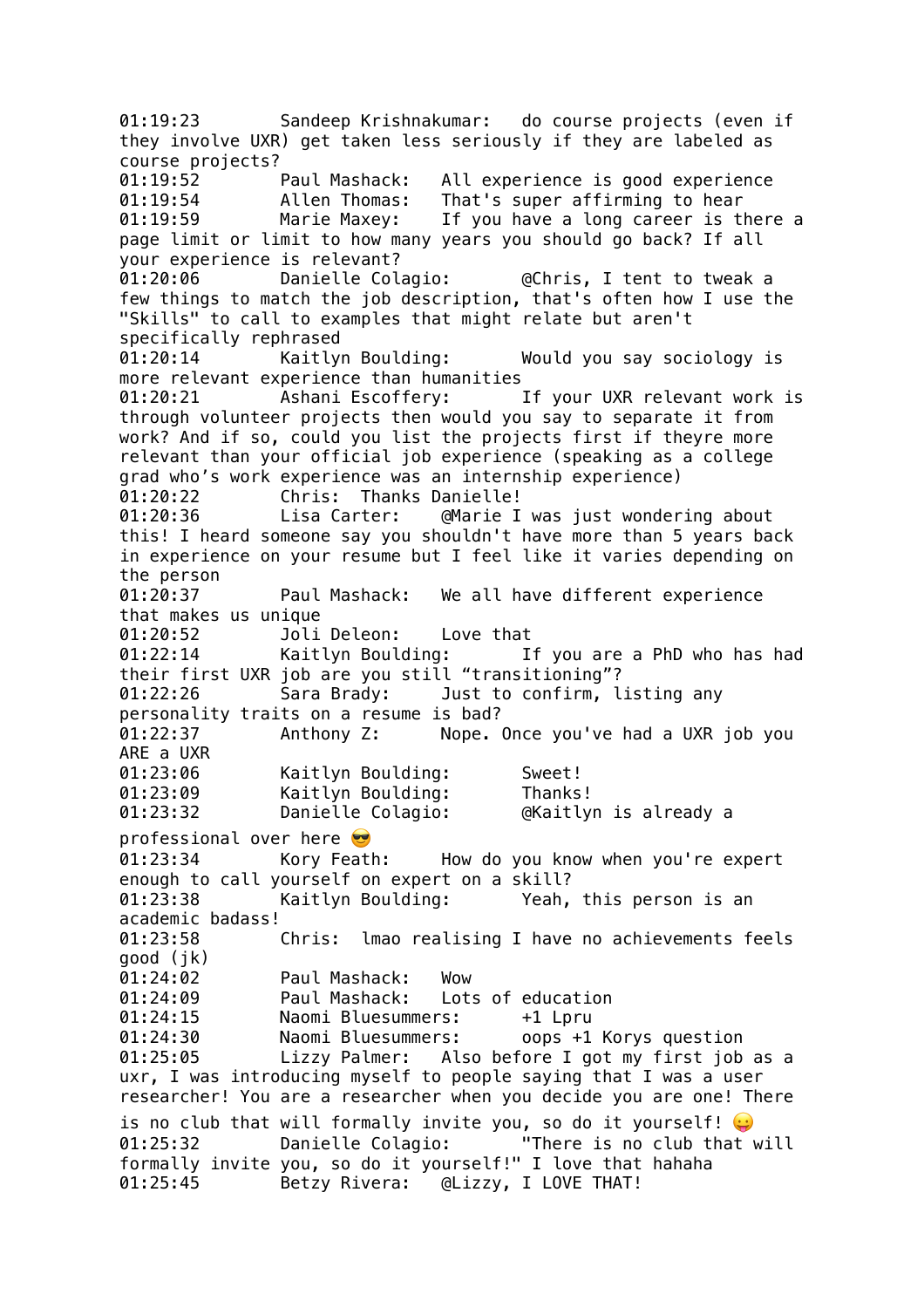01:26:02 Kory Feath: Sounds like there's a gap in the market for a fancy UXR club :P 01:26:16 Kinsey K: @ L R: Google it, follow LinkedIn discussions, and keep an eye on Eventbrite and meetup events. Lots of info on Medium with how to address gaps and be creative about getting experience—like pro bono work. Also lots of info about UXR as growing field. 01:26:19 Kaitlyn Boulding: Are publications "impact"? 01:26:23 Chris: Should our bullets for the roles ALWAYS be the "so what" points and just take all the job ad duties/criteria as a given? 01:26:55 Sara Ulius-Sabel: Yes, unless there is something that is non-obvious about your role/responsibilities 01:27:14 Lisa Young: I had a summer research associate position with the federal government to interview and understand employee satisfaction. I had no clue that was considered user experience research and that I actually AM already a user experience researcher. I chnaged my job title from "summer research associate" to "user experience research associate" 01:27:40 Yael Warshel: On comment made now about removing "I recruited participants" since it's obvious for a research study. But Why? isn't that relevant since there are cases where someone else recruits for researcher so resume writer is exhibiting that they know how to recruit a research sample. Isn't recruiting a research sample important for UX Research? 01:27:41 Danielle Colagio: Love that @Lisa :) 01:27:49 Mykhanh Pham: How do you recommend listing promotions/title changes when the roles and responsibilities haven't changed? 01:28:12 Ashani Escoffery: +1 Yael's question 01:28:15 Cassidy Martin: @Yael, maybe be specific and say how you recruited, what methods did you utilize to recruit 01:28:15 Cara: @Lisa, funny, I am in a similar boat doing some UX research in my role now, but my title is totally different wondering if I can change my official title on my resume though? 01:28:16 Marjolein - Lisboa - UXR: This one is a SuperSeniorUXRguru 01:28:21 Marie Maxey: Thank you, Lisa! I feel like 5 years is a short amount of time. ;) 01:28:26 Kory Feath: Question: do you have to put official job title as title on resume? For instance, my boss referred to me as a "Lead Job Title" in an email chain but I was hired as "Job title". 01:28:26 Allen Thomas: 'Helped steer university LGBTQ policy and guidance for students, faculty, and staff as co-chair of a committee'? 01:28:49 Sara Brady: What if the big picture impact work done through the committee and "cross-functional work" within a university was not actual research? 01:29:14 Léa: Any advice for tailoring resume from job description 01:29:37 Isais Smith: I'm a little confused because I feel that PhD's are highly qualified in their research. Writing a dissertation alone is incredibly hard and is even vetted at the end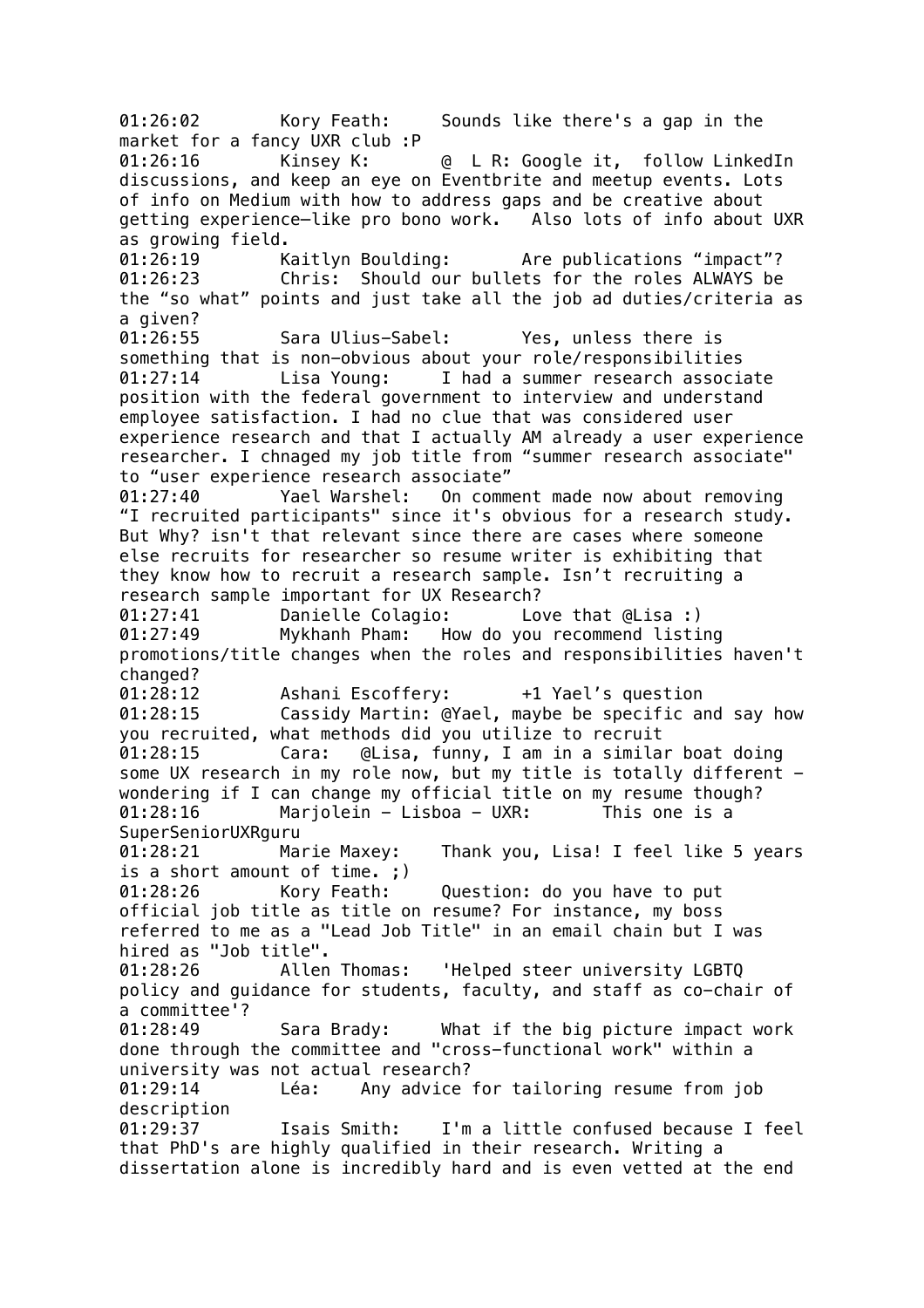of it all. I get that this resume may not reflect URX language, but is this PhD going to be overlooked because its too academic? If so, why? is a PhD not valued like that? Am i trippin? LOL 01:30:03 Yael Warshel: @Cassidy: That's helpful because yes, can totally differ! Provided there's space for that detail re: how you recruited?? 01:30:05 Lisa Young: @Cara, there might be a way to combine your current title or add in "user research" to it. 01:30:24 Kory Feath: @Isais, I've heard anecdotally some places only consider hiring people for UXR if they've got a PhD. 01:31:05 Cara: @lisa - Mine is "Planning Specialist" which doesn't make that much sense to the actual role lol but don't want to be perceived as "lying" to the recruiter  $-$  unless this is a common/ok practice, then I'm totally ok w/changing it to suit the work I actually do more 01:31:27 Julia DeBari: Some teams at Google and Airbnb only hire PhDs. 01:31:54 Athena Cintolo: How do you feel about listing courses taken in a Human Factors or HCI degree if you are coming from a non-traditional background? Should you keep them on postgraduation? 01:31:55 Isais Smith: Wow, i did not know that 01:31:56 Judit Antos: I wonder about the same thing. Do I need to have a masters degree in hci? Is that required for research roles? 01:32:09 Danielle Colagio: I'm exploring Masters programs, but the idea of getting Engineering experience is a bit daunting, not going to lie lol 01:32:14 Anthony Z: No, it isn't 01:32:18 Isais Smith: Thanks guys 01:32:30 Paul Mashack: I feel kinda out of place here. I don't have any UX experience 01:32:39 Chris: Re: titles, I've had some recruiters ask me to add "& Researcher" to my UXD roles which I didn't think was important (I talked about research in my bullets) but apparently it is? 01:32:45 Danielle Colagio: I've been told by UXR Managers that HCI can be applicable but it depends on the program 01:33:06 Judit Antos: danielle, interesting 01:33:32 Cara: @Chris - good to know! 01:33:37 Isais Smith: @Paul, I don't have any UX experience either- I've been an assistant professor for 3 years now. I'm here to network and learn the ropes. Hopefully, that approach helps 01:33:39 Kory Feath: @Judit, anecdotally I've heard for some places a Masters or higher is a must due to statistical/ research training that a Bachelor's doesn't provide 01:33:40 Chris Tang: What's the smallest acceptable point size? Some say things shouldn't be smaller than 9 point 01:33:56 Paul Mashack: Me too, Isais. 01:34:06 Paul Mashack: I'd like to learn more about UX 01:34:36 Paul Mashack: I guess through LinkedIn learning, etc 01:34:39 Danielle Colagio: @Judit, HCI might not always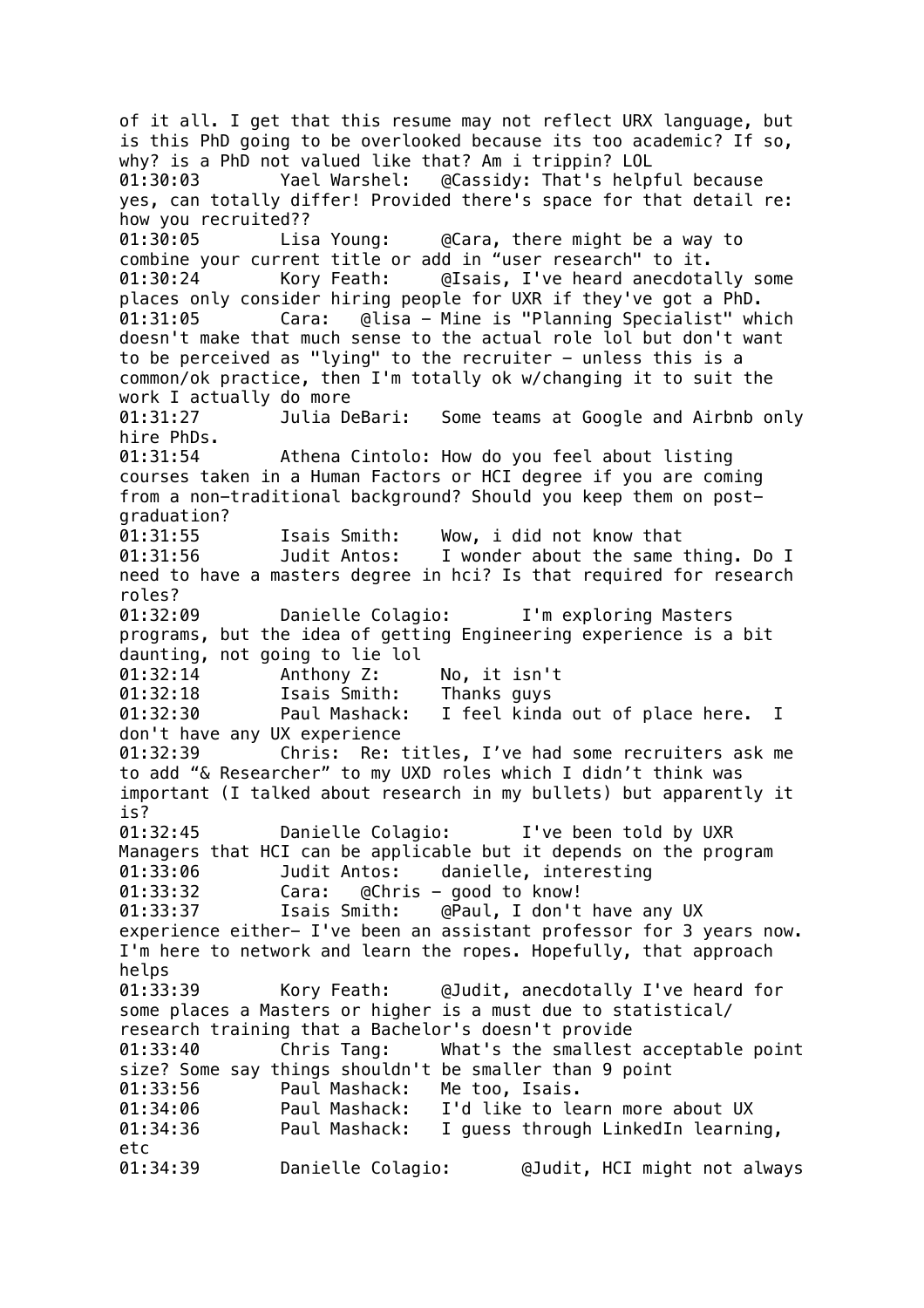overlay with UX Research because there aren't always research experiences within the program, so it's important to look at what program projects consist of and how you can transfer the projects to the end goal :) 01:34:47 Dianna Ratsamy: is research experience done for graduate level sociology classes considered "projects"? (quantitative methods class, qualitative methods class, communitybased research class) 01:34:57 Anthony Z: Everyone should join the UXRS slack channel and keep the conversation going! https://join.slack.com/t/ uxresearchstratmeetup/shared\_invite/zt-18l1357zalTvWQY5xD6KEI~4LnptdOg 01:34:58 Julia DeBari: There is no indication of working with stakeholders or team on this resume. 01:35:09 Isais Smith: Yeah, I want to pivot, but lost on how to do it. LOL. Guess its another research to take on. LOL 01:35:12 Kory Feath: +1 to Dianna's question 01:35:29 Nicole Montemurro - UXRS: @Paul - we've got some great resources on the UXRS website for links to past events– including videos, slides, chat transcript, and more! https://www.uxresearchandstrategy.com/past-events.html 01:35:34 Bobby Bishop: I would suggest creating your own projects or volunteer projects. Hopefully with someone who can give feedback. 01:35:41 Judit Antos: Are there other programs than master programs that provide the research training? This is the million dollar question of mine 01:35:46 Paul Mashack: Thanks, Nicole 01:36:01 Paul Mashack: I am trying to transition 01:36:04 Lauren Singer - UXRS: I did the NN/g training and found a lot of value in it @Judit 01:36:13 Danielle Colagio: NN/g ? 01:36:16 Fanny Ruiz: When I do not have too much experience in the field I should talk about the projects, what about the experience I have from my present role that it isn't relevant to Research? 01:36:19 Kory Feath: @Judit I've heard mixed things from bootcamps, both positive and negative 01:36:19 Lauren Singer - UXRS: Nielsen Norman group 01:36:21 Paul Mashack: Maybe I should remove "trying" 01:36:25 Danielle Colagio: Thank you :) 01:36:32 Anthony Z: Yes Judit - The Interaction Design Foundation also has a UXR bootcamp that is very affordable 01:36:40 Bobby Bishop: SPSS is relevant for quant 01:36:58 Judit Antos: @Bobby I am working on my projects with a mentor who provides feedback. I am learning as I move forward with the projects, very hands-on 01:36:59 Danielle Siano: @paul @isais let's connect. I'm also transitioning to ux from design and finding it a challenge to accumulate the necessary experience. i'm charging ahead though. I'm committed to finding my way. www.linkedin.com/daniellesiano 01:37:11 Chris: Omg the Nng training "Usability and the Human Mind" changed my life. Nng training is pricey if your company doesn't send you though haha.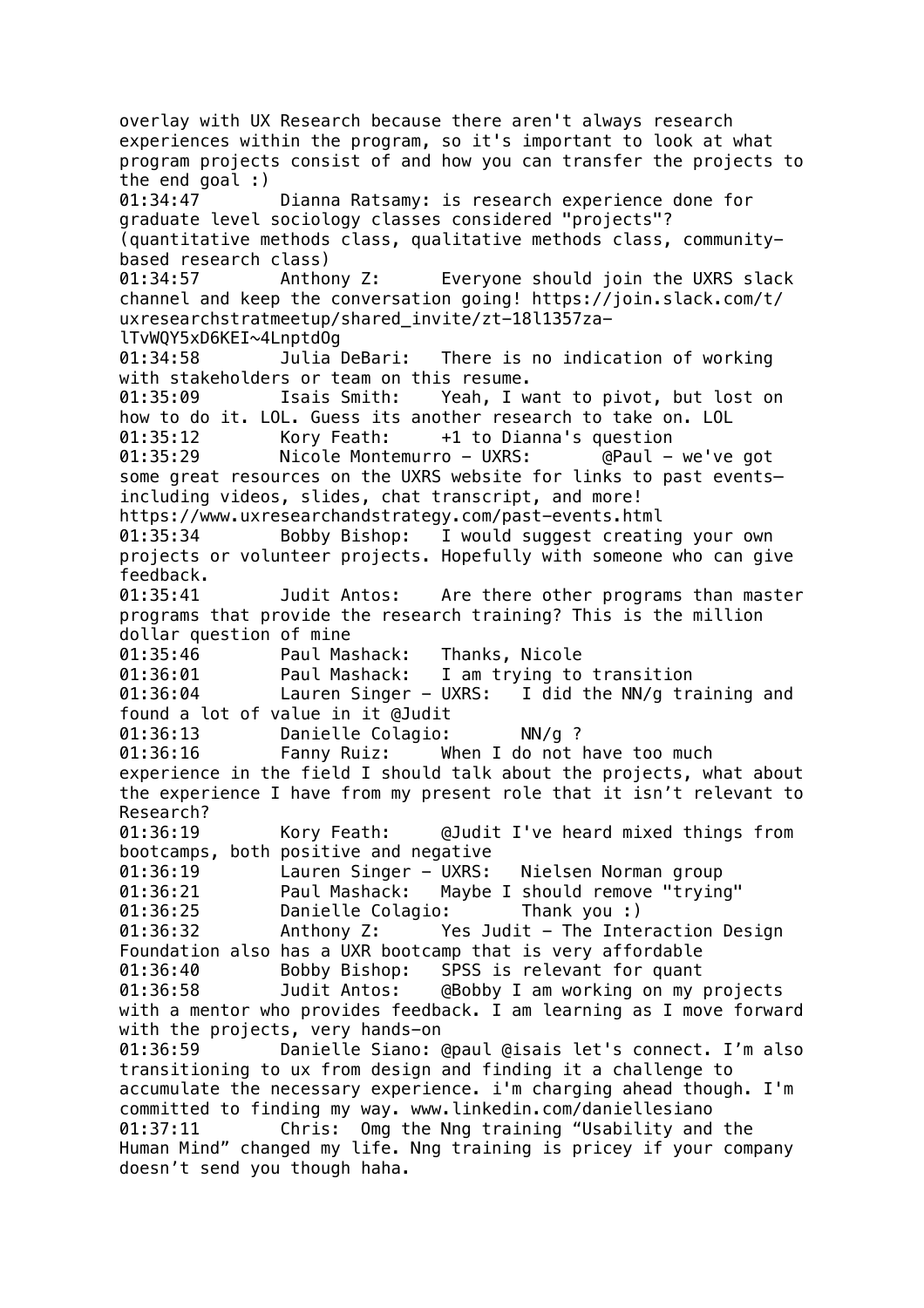01:37:13 Marjolein - Lisboa - UXR: @Chris smaller than 9 is not recommended for legibility if someone prints it (it may appear stuffed if all text goes into 1 page as well) 01:37:25 Julia DeBari: Most UX Bootcamps are terrible for tranisitioning to UX Research. They are more beneficial for UXD. 01:37:31 Paul Mashack: https://www.linkedin.com/in/ pmashack/ 01:37:46 Kory Feath: How do you get companies to pay for training and/or bootcamps? I've never gotten that perk 01:37:59 Paul Mashack: I've heard some of those boatcamps are overwhelming 01:38:03 Paul Mashack: Maybe that's just me 01:38:23 Judit Antos: @ Lauren Norman Nielsen Group offers short classes to the best of my knowledge, I am not sure it works well if I am a beginner. Do you have any experience w/ NNG? 01:38:24 Isais Smith: @Danielle, Definitely!! Lets connect 01:38:26 Julia DeBari: For UXR, Curiosity Tank by Michele Ronsen is awesome. 01:38:28 Isais Smith: https://www.linkedin.com/in/isaissmith-3694899b/ 01:38:44 Marjolein - Lisboa - UXR: Also researched for UXR bootcamps and I was not convinced of the experience of some mentors at IxDF's UXR bootcamp. I opted for a mentorship 01:38:45 Judit Antos: Michele is amazing, top on my list for sure! 01:38:49 Sarah Wood: Are two columns accessible for people with disabilities? 01:38:49 Anthony Z: Michele Ronsen is the speaker at next month's event ! 01:38:52 Cara: I just finished the UXR Bootcamp at IxDF and I loved it!! Felt it was very comprehensive and got some portfolio stuff. Can't tell you yet if it gets me a job, will keep you posted :P 01:39:00 Paul Mashack: Nice LinkedIn pic, Isais 01:39:14 Judit Antos: good luck, Cara! That is a great accomplishment! 01:39:28 Lauren Singer - UXRS: @Judit I transitioned from academia to UX and found NNg SUPER helpful. But I did some self study first to at least get myself comfortable with the ux language and context. 01:39:31 Tiffany Ng: Just ask your employer if they are willing to pay for it. Tell them why it would benefit them if you went. It never hurts to ask. Worst they can say is no 01:39:45 Cara: Thanks, Judit :D 01:40:14 Kimberly Selway: But do columns throw off the ATS? 01:40:54 Anthony Z: https://www.jobscan.co/blog/resumetables-columns-ats/ #:~:text=No.,cause%20critical%20errors%20within%20ATS. 01:41:14 Judit Antos: @ May I connect with you, Lauren? I have questions about this program, I have been doing self-study for 6 months very graduate pace but I might be in good shape to learn at NNg? 01:41:18 Chris: What's our take on the bolding thing for the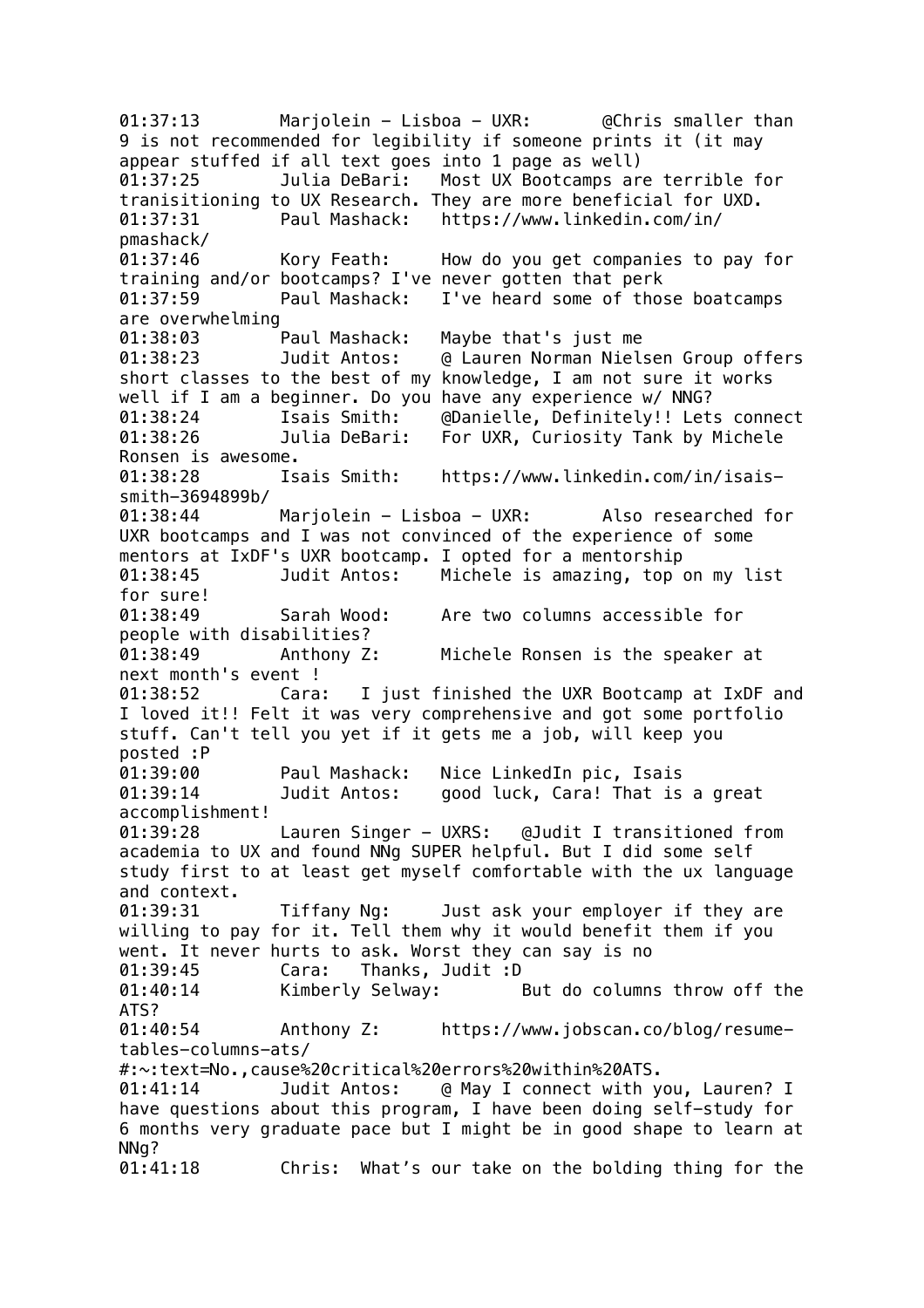keywords/phrases? I tried it as well, I tried it as well but this is the first time I've seen someone else do it :') 01:41:20 Ricardo Salinas: I would love to connect to see your journey as a UX Researcher and want to support you all! https://www.linkedin.com/in/ricardo99salinas/ 01:41:29 Anthony Z: https://premium.linkedin.com/ content/premium/global/en\_us/index/jobsearch/articles/the-easy-howto-guide-for-formatting-resumes-for-applicant-tracking-systems 01:41:29 Danielle Colagio: How much can we assume that the individuals looking at our resumes will know the verbiage ? 01:42:10 Anthony Z: The recruiters are relying on the automated score provided by the applicant tracking system and the requirements provided by the hiring manager 01:42:44 Lauren Singer - UXRS: @judit - absolutely! 01:43:26 Chris: I'm a UXR but my title in the system is "UX Design Consultant" or something :| 01:43:59 Judit Antos: @ Anthony wow! I know nothing about that. That is mind-blowing 01:44:04 Joseph Stubenrauch: ^ Many recruiters on LinkedIn disagree with the above assertions about ATS. See Amazon recruiter Amy Miller on this topic. I am an interviewer for my team at Amazon. The recruiter sees the resume you upload. The HM sees it. I see it. You upload a Word file? I see a Word file. You upload a pdf? I see the pdf. 01:44:13 Judit Antos: @ Lauren Thank you 01:44:18 Carolyn Brown-Kramer: Excellent tip--thank you Amy for clarifying the job title issue! 01:44:32 L S: also very relevant if you make it to the reference check stage 01:44:39 L S: and your reference is like "what? that's not what their job was" 01:44:45 Sara Brady: Hi Carolyn Brown-Kramer! Nice to see you here! 01:44:50 Kinsey K: Doesn't "UX Lead" as a job title suggest that it is lead of the whole UX process rather than just a research lead?<br>01:44:51 Cara: I'm still confused as to how to reframe your title and whether that's kosher 01:44:51 Paul Mashack: Too much white space, in my opinion 01:45:17 Kory Feath: @Cara I asked that earlier and I hope we get a detailed answer after the webinar 01:46:17 Mayra Morgan: Are we going to get the recording of this webinar? 01:46:28 Naomi Bluesummers: @Cara @Kory me too... especially considering how even for actual UXR roles, different companies call similar positions different things 01:46:35 Mayra Morgan: I just want to say that this webinar is really useful for me. Amy is amazing. 01:46:45 Danielle Colagio: Agreed @Mayra! 01:46:54 Nicole Montemurro - UXRS: This session will be recorded and posted on our Youtube channel after the event https://www.youtube.com/channel/UCbhHzt5UfetbARUebUaJgvQ? view\_as=subscriber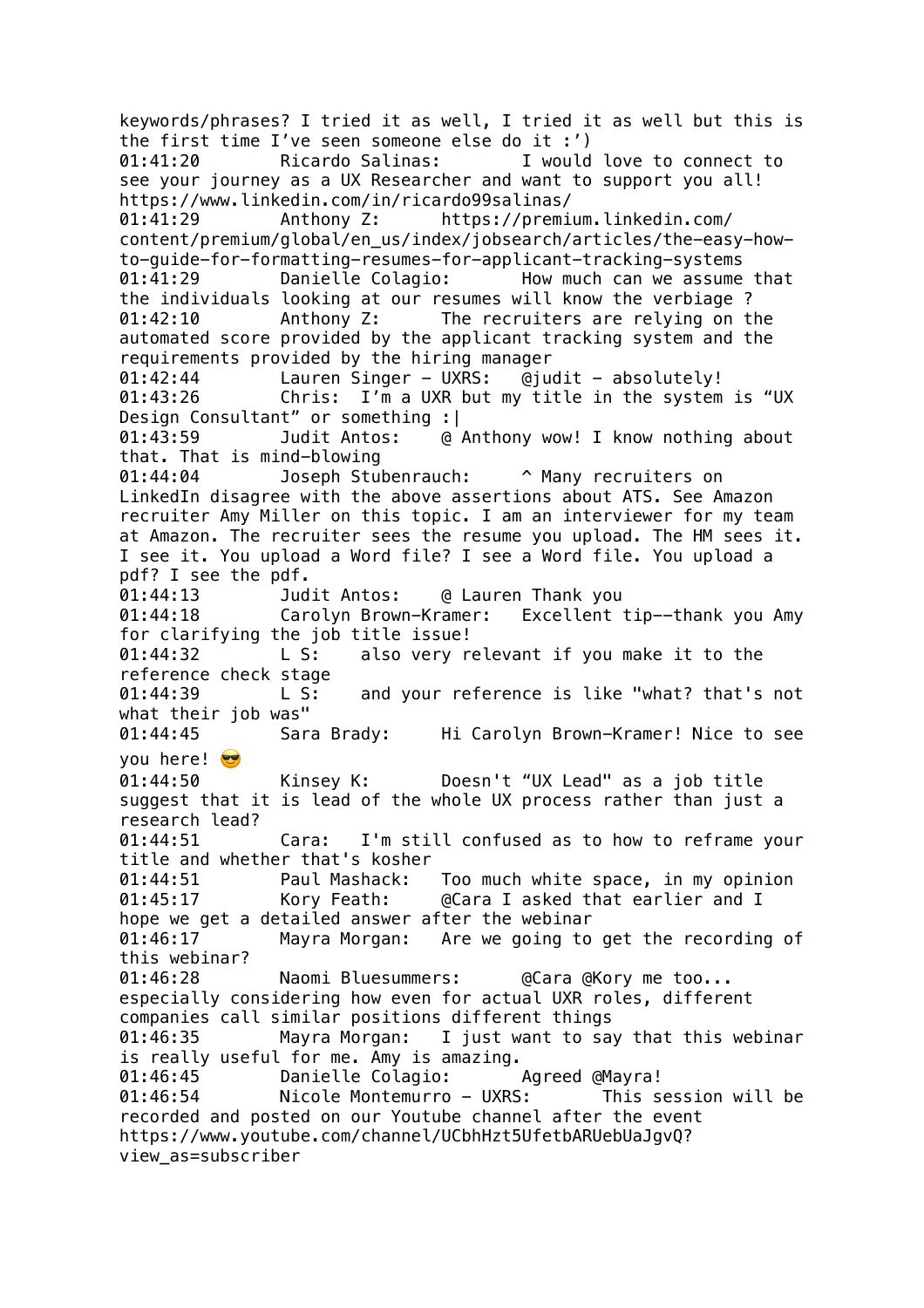Make sure to subscribe so you get notifications of when we have a new recording up! 01:46:57 Danielle Siano: I've completed a NN/g certification and am happy to answer questions. 01:47:03 Paul Mashack: hahahah 01:47:04 Dianna Ratsamy: I love better call saul lol 01:47:07 francine.sutton@knights.ucf.edu: I agree. My resume needs work since I don't have any UX experience. 01:47:08 Paul Mashack: Better Call Saul 01:47:40 Paul Mashack: I have people skills! 01:47:46 Kory Feath: Question: how do you show skills in a personal statement? 01:47:47 Paul Mashack: I am good with people! 01:47:54 Judit Antos: @ Cara I was looking at the UXR VBootcamp as well at IxDF. IT looks like a great program. Would you be open to connect and share your experience with me? 01:47:57 Bobby Bishop: I am a human 01:48:11 francine.sutton@knights.ucf.edu: Project management and customer service experience. 01:48:15 Danielle Colagio: Bobby seems a little sus 01:48:25 Nicole Montemurro - UXRS: Connect with UXRS! Use our LinkTree with links to all our social media channels. https://linktr.ee/uxrs 01:49:37 Chris: @Paul, your new personal statement: Better Call Paul 01:49:44 Cara: @judit - absolutely! https:// www.linkedin.com/in/carasaunders/ 01:49:51 Paul Mashack: I've thought about that 01:49:57 Kory Feath: @Christ +1 01:50:08 Kory Feath: @Chris\* 01:50:39 nicole eng: @Cara, @Danielle, I'm interested in looking at either NN/g or the IxD foundation bootcamp, would it be ok to contact you to hear more about your experience? 01:50:39 Paul Mashack: I was going to paralegal course a few years ago, and my manager at the time called me that 01:51:11 nicole eng: The effusive praise here on the chat is definitely working on me - also I feel like I need a human or a guided course to help me in my path 01:51:23 Danielle Siano: @nicole Yes! happy to chat about it after "class" ;) 01:51:29 Bobby Bishop: Coming this fall, MS in Human Factors is coming to a theatre near you! 01:51:30 Nicole Montemurro - UXRS: Want to keep the conversation going after the event? Sign up for our Slack channel. Fill in this form. https://forms.gle/4pFyZJyreEdvPWoZ6 01:51:33 Kory Feath: @Nicole I hear we've got a human in the chat 01:51:53 nicole eng: Idk - not suss, or airlock? 01:51:53 Danielle Siano: https://www.linkedin.com/in/ daniellesiano/ 01:52:19 Bobby Bishop: I like to think that I am human 01:53:47 nicole eng: I guess I won't discriminate if a robot can help me get an actual job lol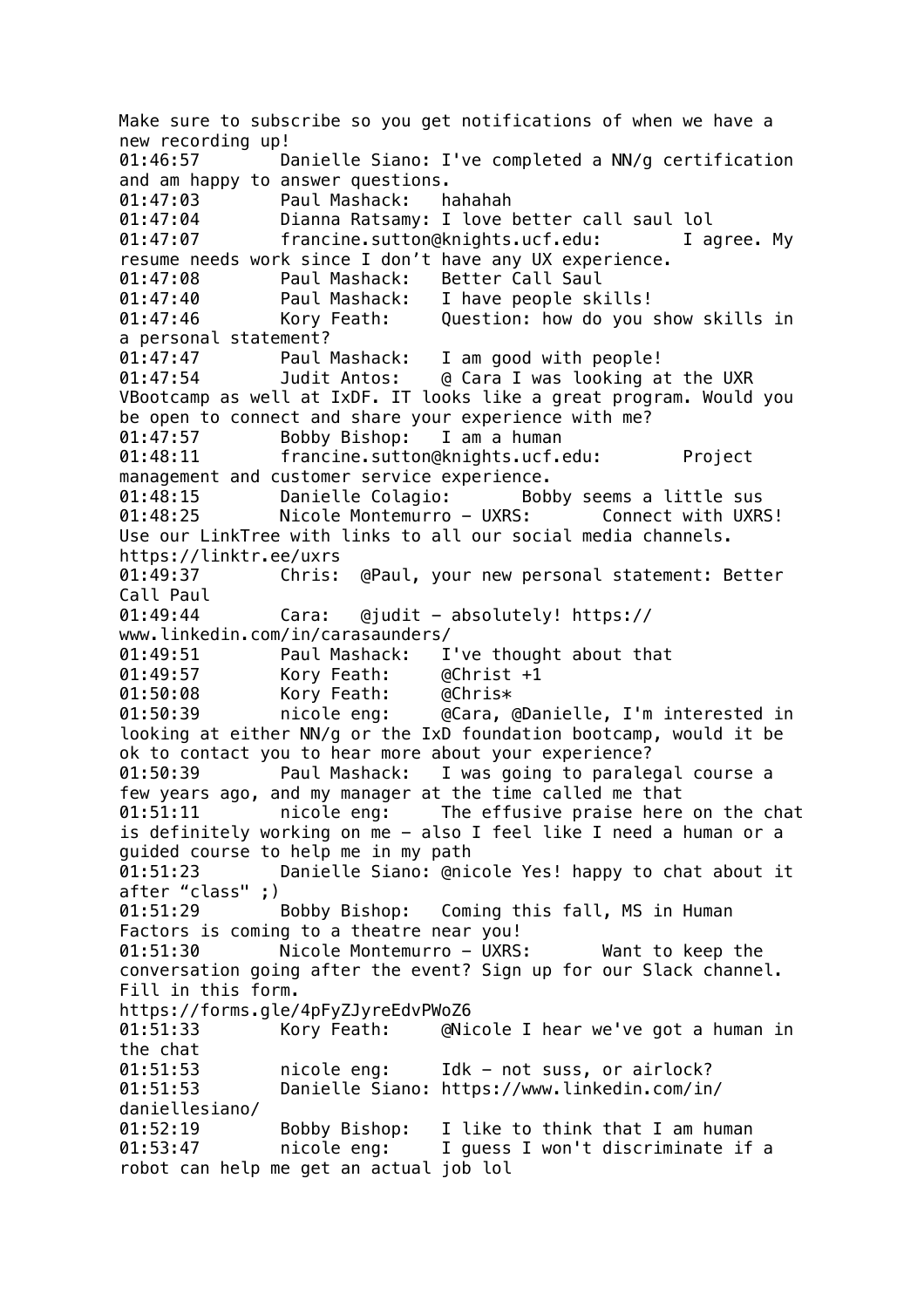01:53:56 Paul Mashack: hahaha 01:54:02 Paul Mashack: Do the robot 01:54:08 nicole eng: Automate it 01:54:32 Sarah Wood: Would love to connect: https:// www.linkedin.com/in/sarahgeisswood/ 01:54:35 Bobby Bishop: words are hard 01:54:55 Bobby Bishop: https://github.com/deedy/Deedy-Resume 01:55:10 Paul Mashack: Lots of words 01:55:12 Mayra Morgan: Would love to connect with you all! Here is my LinkedIn https://www.linkedin.com/in/mayramorganphd/ 01:55:31 Kinsey K: Text heavy!!!! 01:55:57 Paul Mashack: Yeah, kinda hard to skimm 01:56:07 Nicole Montemurro - UXRS: Post any final questions you have for Amy in the chat 01:56:21 Yael Warshel: Happy to connect with folks here: linkedin.com/in/yael-warshel-993360a2 01:56:40 L S: besides recuiter videos on youtube, do you (Amy) have any other recommendations for additional resources we can explore about ux research resumes? 01:56:48 Kinsey K: Need to play with font size 01:57:05 Lori Olson: www.linkedin.com/in/lolson15 01:57:13 Chris: Sometimes I worry that hiring managers all have different resume preferences and trying to cater to this "standard" is futile :( 01:57:24 Irem Ozekes: I agree Chris 01:57:33 Sara Brady: SPSS would be a tool, no? 01:57:48 Kinsey K: @ Chris: bottom line: needs to be readable 01:57:59 Paul Mashack: Dinner time 01:58:01 SFW: Please tell me we can access the recording 01:58:07 Marjolein - Lisboa - UXR: only words, makes me think on how UXR insights are presented on the job. Something I learned when I created my portfolio is that you have to apply UXD tecniques in mind and for who you are designing your cv or profolio :) 01:58:09 Lisa Young: Thanks AMY!! 01:58:11 Chris: Thanks Amy! 01:58:14 Paul Mashack: Yes, that was awesome 01:58:14 Caldera Jr, Daniel Robert: Very helpful! 01:58:16 CHRISTOPHER HUNT: Thank you Amy 01:58:16 Kory Feath: This was super helpful, thank you! 01:58:16 Joli Deleon: Yes! Thank you Amy! 01:58:17 Léa: Thanks so much 01:58:18 Mayra Morgan: Amy you are THE BEST! 01:58:18 Judit Antos: Thank you, Amy! 01:58:20 Kristina Miller: Thanks Amy! 01:58:20 Marjolein - Lisboa - UXR: Great value, Amy! I learned something :) 01:58:21 Erica Yu: Thank you!! 01:58:21 Danielle Colagio: Thank you so much Amy!! :) 01:58:24 Sandeep Krishnakumar: Thank you Amy! 01:58:25 Crissy-- Vancouver: Thanks Amy for the insightshttps://www.linkedin.com/in/xinageco/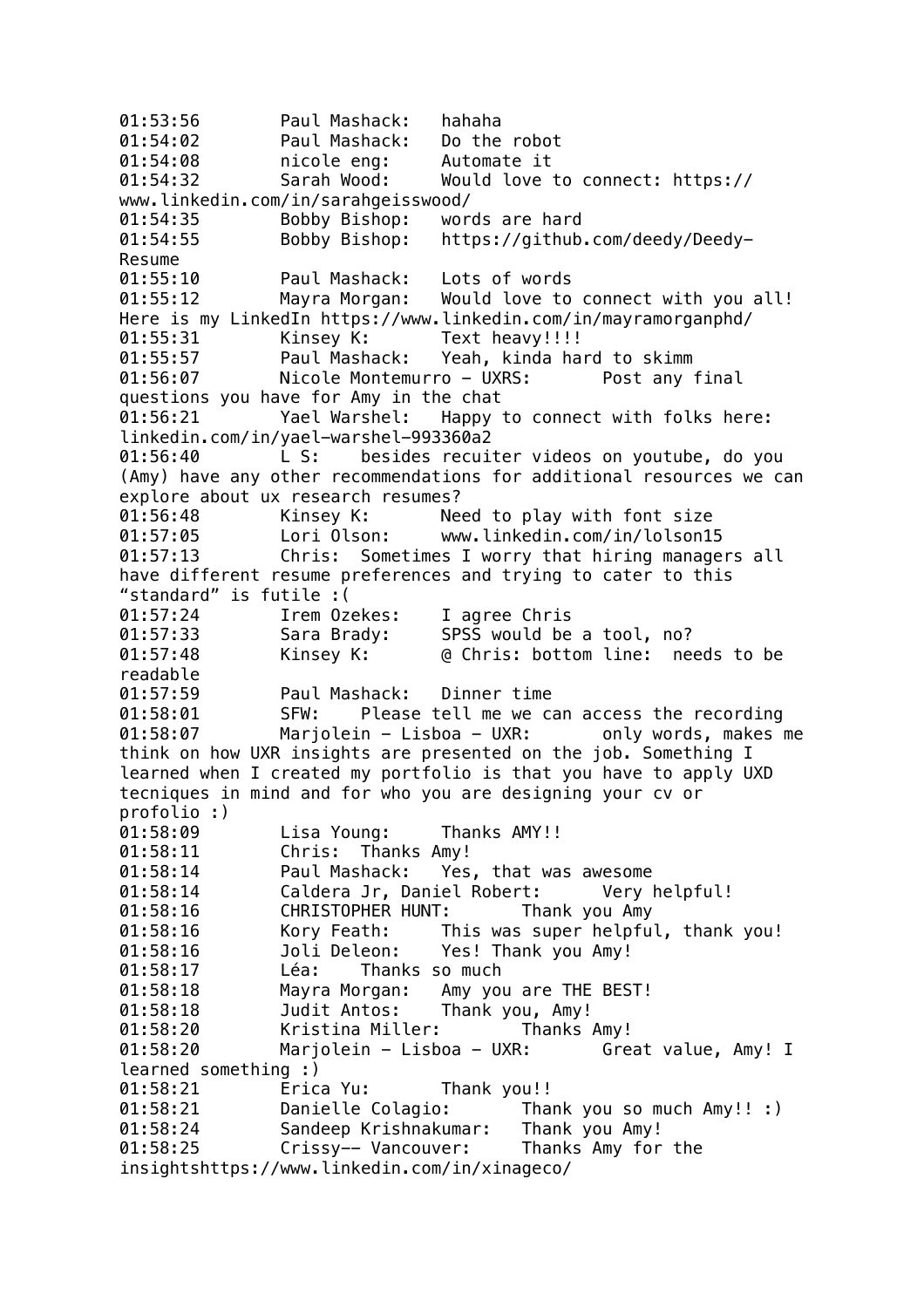01:58:25 Niloofar Kazemi: Thanks Amy! 01:58:27 Selina Wang: Thank you Amy! 01:58:30 Taylor Martinez: Thank you so much Amy!!! So much valuable information! I have a lot of work to do on mine. Thank you! 01:58:31 Sarah Wood: Thank you so much! 01:58:32 Kristina Miller: Will the recording be available? 01:58:32 Ziyun Tie: appreciate it aMY!! 01:58:33 Annabelle Tan: Thanks so much, Amy! 01:58:34 Jeff DuBois: Thank you! Super helpful! 01:58:36 Nicole Montemurro - UXRS: This session will be recorded and posted on our Youtube channel after the event https://www.youtube.com/channel/UCbhHzt5UfetbARUebUaJgvQ? view\_as=subscriber Make sure to subscribe so you get notifications of when we have a new recording up! 01:58:36 Crissy-- Vancouver: thanks Lauren for hosting 01:58:36 Simoni Patel: Thank you Amy!!! 01:58:36 Cara: This is incredible. Definitely re-watching and pausing! lol 01:58:37 Ashley Mirasol: Thanks Amy!1 01:58:37 Xinyue Zuo: Thank you so much! 01:58:39 Ziyun Tie: Amy\* 01:58:40 Robyn Lyn (she/her/hers): Thank you, Amy! 01:58:42 Batsheva Paul: Thank you so much! 01:58:44 francine.sutton@knights.ucf.edu: Thank you! 01:58:47 Léa: Any advice on tailoring on resume 01:58:48 Paul Mashack: 01:58:49 Ashani Escoffery: Yeah this was great, thank you so much Amy! 01:58:54 Parker Sorenson: Thank you Amy! 01:58:55 Koyel Ranu: Amy, that was very helpful. Thank You! 01:59:00 Naomi Bluesummers: Thank you Amy! This was SO helpful! 01:59:06 Jarrett Hanks: Thanks so much for your help, Amy! 01:59:09 Crissy-- Vancouver: let's connect to talk design and ux research www.linkedin.com/in/xinageco 01:59:15 Fanny Ruiz: When studying online through Coursera for example, you need to say your title is coming from there or the University which created the program?<br>01:59:15 Bobby Bishop: Thank you for revi 01:59:15 Bobby Bishop: Thank you for reviewing my resume! 01:59:29 Nic George: Thank you! I'm a former school psychologist and worked a lot with Speech Pathologists. Your advice there was incredibly helpful. 01:59:34 Christina Turner: Thank you!!<br>01:59:44 Parker Sorenson: YES! Parker Sorenson: YES! 01:59:49 Nicole Montemurro - UXRS: Tell us what you thought of today's webinar: https://forms.gle/qnt1G5LzBzGSmKHN8 02:00:08 Sarah Wood: How do we ensure it can be read with a screen reader?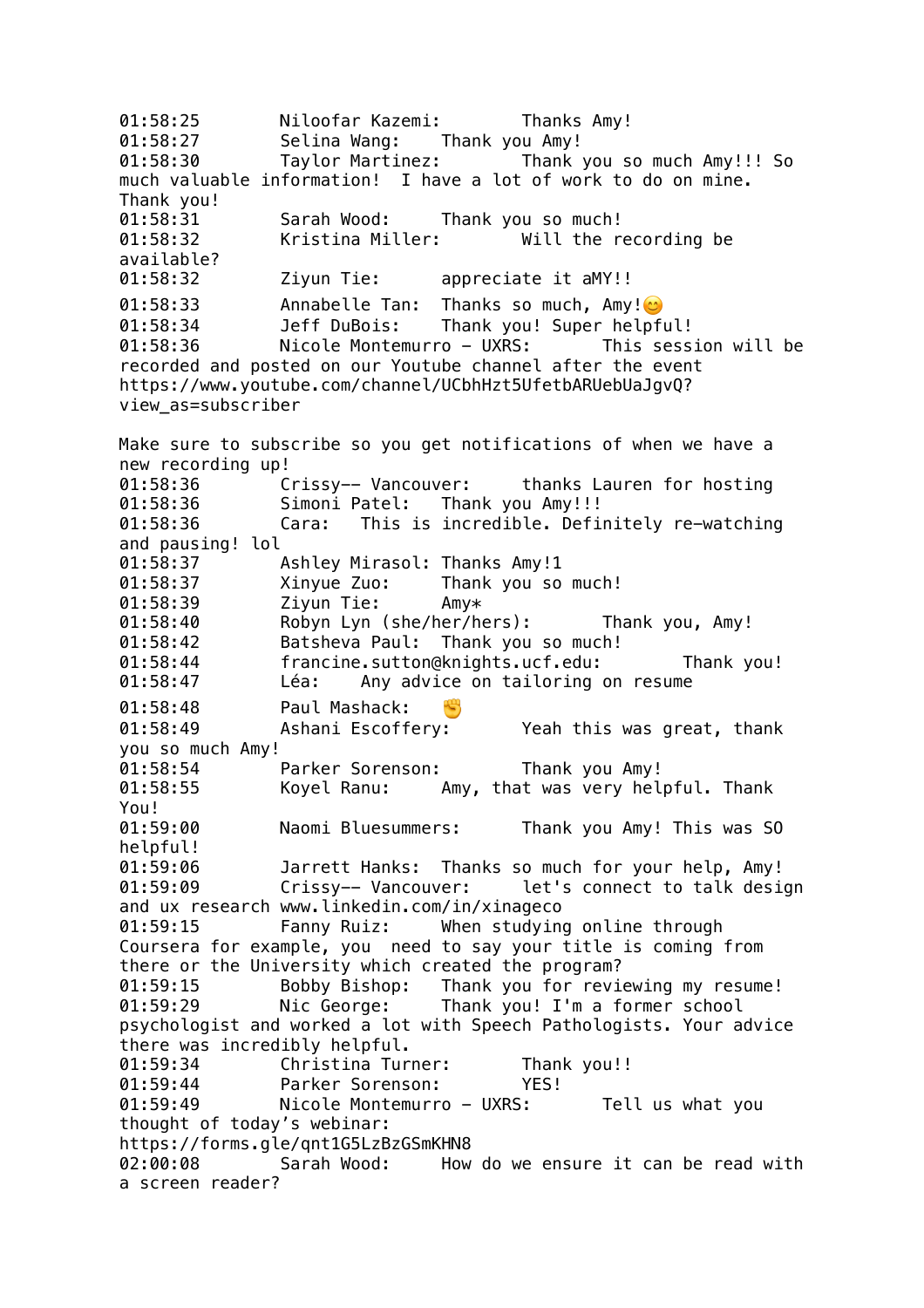02:00:23 Danielle Siano: any resource recommendations for reading up / following up? 02:00:25 Crissy-- Vancouver: oops my link is https:// www.linkedin.com/in/xinageco/ 02:00:45 Sarah Wood: I want to be be sure my resume is accessible to people who are blind as I am interested in UXR for accessibility. 02:01:11 Bobby Bishop: Connect with me: https:// www.linkedin.com/in/bobby-bishop/ Trying to break into the UXR industry. 02:01:21 Paul Mashack: Send it as a PDF? 02:01:30 Nic George: https://www.linkedin.com/in/ nicolasgeorge2112/ 02:01:54 Irem 0zekes: final plug thttps:// www.linkedin.com/in/iremozekes/ 02:02:15 Paul Mashack: https://www.linkedin.com/in/ pmashack/ 02:02:25 Chris: WCAG https://www.w3.org/WAI/WCAG21/quickref/ 02:02:26 Marjolein - Lisboa - UXR: As a former UXD and transitioning into UXR in circular economy, I am happy to connect: https://www.linkedin.com/in/marjoleink/ 02:02:43 Ashani Escoffery: One last time! http:// linkedin.com/in/ashani-escoffery 02:02:43 Lauren Elbaum: I'm a UX Researcher and I'd love to connect with other UXRs and talk shop! https://www.linkedin.com/in/ laurenelbaum/ 02:02:57 Bobby Bishop: Kitty! 02:03:06 Paul Mashack:  $\mathbf{L}$ 02:03:21 Crissy-- Vancouver: love hearing quest cats  $\odot$ 02:03:26 Kinsey K: Be aware that colorblindness might affect what colors can be easily read 02:03:54 Anthony Z: Another reminder to join the UXRS slack channel and network with 3000+ UXRs https://join.slack.com/t/uxresearchstratmeetup/shared\_invite/ zt-18l1357za-lTvWQY5xD6KEI~4LnptdOg 02:03:59 Sandeep Krishnakumar: I'm a PhD candidate in Design Research looking to get into UXR roles after graduation - happy to connect! https://www.linkedin.com/in/sandeep-krishnakumar/ 02:04:20 Juliana C.: I am confused about the two columns. Several articles online indicate that two columns impact 02:04:39 Juliana C.: the ATS system 02:04:40 Juliana C.: https://www.jobscan.co/blog/resumetables-columns-ats/ 02:04:43 Paul Mashack: I was archiving a few years ago and came across some resumes from the early '80s. 02:04:55 Tiffany Burnett, Ph.D.: Happy to connect! https:// www.linkedin.com/in/tiffanyjburnettphd 02:04:56 Ziyun Tie: I am a grad student learning HCI and have background in psych/neuro academic research! Just went through my first time job hunting in the field. Please feel free to connect! https://www.linkedin.com/in/ziyun-tie 02:04:58 Paul Mashack: It was amazing the crazy stuff that was included back then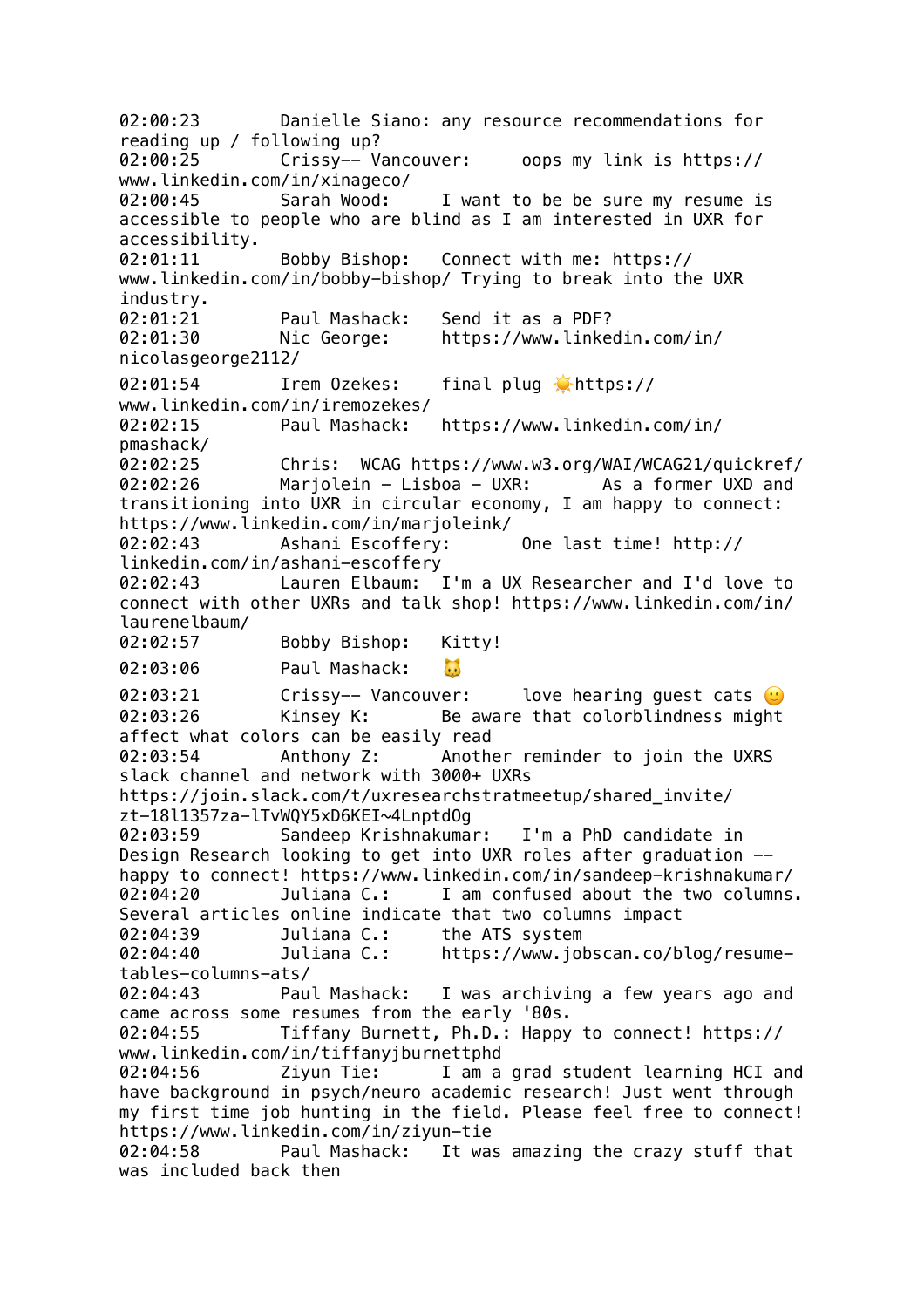02:05:22 Danielle Colagio: Diversity 02:05:37 Nicole Montemurro - UXRS: Tell us what you thought of today's webinar: https://forms.gle/qnt1G5LzBzGSmKHN8 02:06:03 Bobby Bishop: All I see is bias 02:07:36 Danielle Colagio: So if I've been in end user tech for 5 years... but because it wasn't all around research, what all would I omit and what kind of role could I aim for? 02:08:17 francine.sutton@knights.ucf.edu: Wouldn't mind networking with aspiring professionals. https:// www.linkedin.com/in/francinesutton-design/ 02:09:15 Parker Sorenson: https://www.linkedin.com/in/ parker-sorenson-bb0022a7 02:09:24 Paul Mashack: https://www.linkedin.com/in/ pmashack/ 02:10:05 Anthony Z: Same goes for people working in an agency setting. They use Producer, Director, etc 02:10:25 Nicole Montemurro - UXRS: Connect with us! Use our LinkTree with links to all our social media channels. https://linktr.ee/uxrs 02:10:33 Judit Antos: Hello Rebecca Davis! 02:10:42 Lisa Marquez: also would love to connect with others as well on LinkedIn, I have mixed methods background mostly in public health https://www.linkedin.com/in/lisa-marquez-garcia/ 02:11:08 Lauren Elbaum: What if my title is lead but I've been in UXR for 4 years? 02:11:24 Rebecca Davis: Hi, Judit!! :) 02:12:03 Lauren Elbaum: What if my title is lead but I've been in UXR for 4 years?—Which is not that long for the title 02:12:23 Rachel Schwartz: When applying for roles transitioning from academia - how to apply for senior roles without explicit "product" experience? 02:12:23 Yael Warshel: How do you figure out what level position to apply for if you're transitioning? (e.g. if you come from another industry and have done applied research comparable to user experience research, do you just count the number of years, and look for openings desiring that number of years, or what other factors should you use to guide your application decision-making?) 02:12:39 Kinsey K: The intro statement for a transitioner is perfect place to give a test of storytelling. 02:12:56 L S: @yael I'd love a seminar focused on that topic 02:13:06 Bobby Bishop: analyst and associate seems to be common job levels for beginners that I have seen 02:13:09 Danielle Colagio: +1 Yael and L S 02:13:25 L S: especially since so many people here are transitioning 02:13:36 L S: from non UX roles 02:13:36 elise martin: Should there be a link on our resume to our portfolio? 02:13:37 Naomi Bluesummers: @Yael, L S, Danielle - I would attend that too, interested in the topic 02:13:51 L S: or non UXR roles at least 02:13:56 Irem Ozekes: @elise, always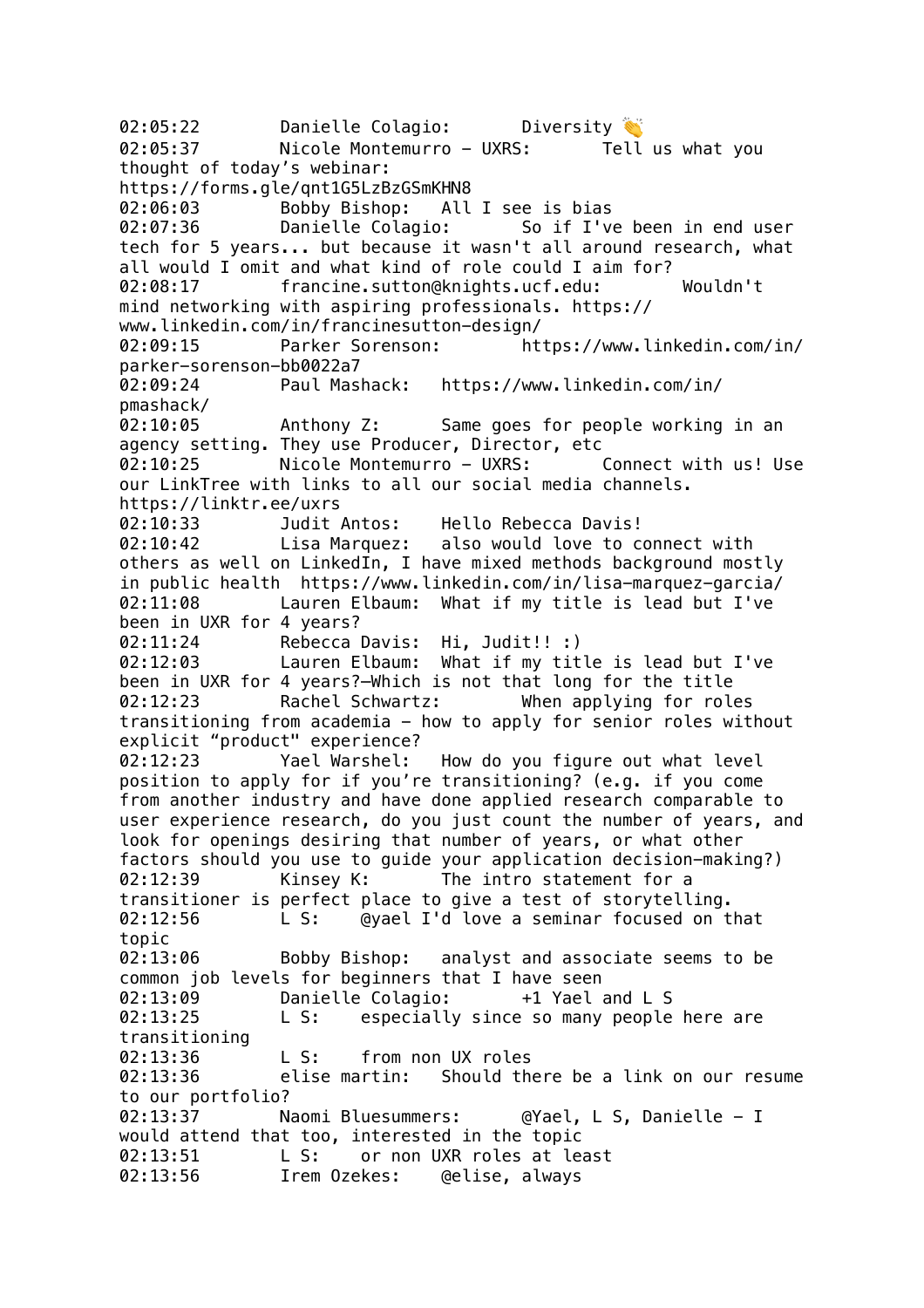02:14:04 Irem Ozekes: make it easier for recruiters to find your work 02:14:07 Kinsey K: +1 Yael! 02:14:59 Danielle Colagio: How does one make a portfolio when research isn't their background...? I can probably search it online but any recommendations? 02:15:38 Kinsey K: @Danielle: Start with a look online, that's a different topic from this event  $\odot$ 02:15:50 L S: @danielle the uxrs talk on this topic was also hugely helpful! 02:15:57 Danielle Colagio: Will do! O 02:16:07 L S: (and it is recorded) 02:16:17 Danielle Colagio: Okay! Was that the link that was shared earlier? 02:16:38 Nicole Montemurro - UXRS: @Danielle - here is the link! Vimeo "Creating and Leveraging your UX Research Portfolio" https://vimeo.com/ondemand/uxrportfolio2022/ 02:16:40 L S: yes! 02:16:49 Mayra Morgan: I am transitioning from Academia and I use my research projects to do my portfolio: https:// mayramorgan724.wixsite.com/mayramorgan 02:16:57 Danielle Colagio: Excellent, opened it to view later!! Thank you Nicole :) 02:17:04 Yael Warshel: Yes, maybe having a document that lists on one side entry level to senior level positions by terminology and on the other, kinds of people/types/amounts of experiences in those positions 02:17:20 Paul Mashack: All experience is experience 02:17:21 Kory Feath: +1 Yael 02:17:27 Irem Ozekes: heading out, useful event 02:17:42 Nicole Montemurro - UXRS: Want to keep the conversation going after the event? Sign up for our Slack channel. Fill in this form. https://forms.gle/4pFyZJyreEdvPWoZ6 02:17:58 Crissy-- Vancouver: also have another meeting so thank you for this. Already subscribed to youtube and completed the survey 02:18:04 Chris Tang: Thank you @Marjolein - Lisboa!  $\odot$ 02:18:12 Crissy-- Vancouver: see u on LinkedIn (for those who connected), take care, all 02:18:45 Paul Mashack: Books are good 02:18:49 L S: books exist! 02:18:54 Nicole Montemurro - UXRS: Tell us what you thought of today's webinar: https://forms.gle/qnt1G5LzBzGSmKHN8 02:18:55 Danielle Colagio: Do we have a book list recommendation? 02:19:04 L S: Design of Everyday Things 02:19:06 Lisa Carter: best uxr book you've read this year: GO! 02:19:07 Sara Brady: "Books exist." 02:19:07 Lisa Marquez: Any books or resources that explain uxr methods?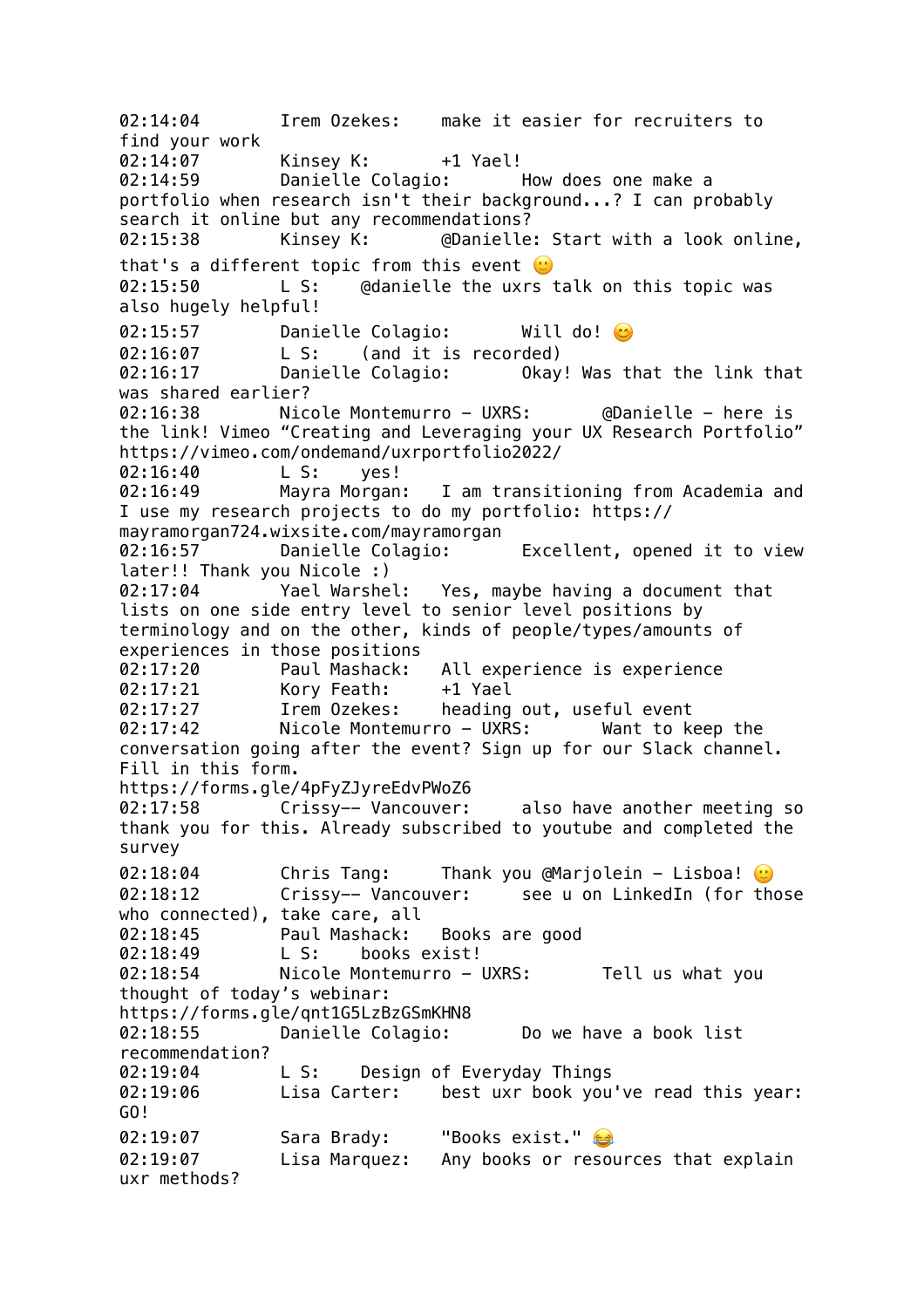02:19:09 Ziyun Tie: Don't make me think! 02:19:14 L S: UX Team of 1 02:19:14 Ziyun Tie: Design of everyday things! 02:19:22 Mayra Morgan: YES, you need to fill the gap. I would totally recommend working with a coach like Amy. She has worked with many clients transitioning from Academia. She knows what she is talking about it and she is very successful. 02:19:22 L S: +1 to Don't Make Me Think 02:19:29 Anthony Z: The Usability Testing Handbook by Jeff Raskin 02:19:31 L S: Letting Go of the Words for content-related UX stuff 02:19:50 Mayra Morgan: https://docs.google.com/document/d/ 1sbnFSaMpei2\_beL3XhHfqMXWhVEKGQ5b9ieT6b7B3TI/edit 02:19:55 Ira Bliatka: exactly, a #1 book recommendation? 02:20:08 Mayra Morgan: https://www.amysantee.com/ 02:20:13 Paul Mashack: Oh wow 02:20:13 Lindsay Simmonds: From 2018: The Top 10 Books about UX Researchhttps://xd.adobe.com/ideas/process/user-research/ top-10-books-ux-research/ 02:20:16 Kinsey K: Darren Hood has a a lot of good booklists 02:20:50 Juliana C.: https://www.interaction-design.org/ 02:20:53 Danielle Colagio: https://www.linkedin.com/ groups/80336/ https://www.linkedin.com/groups/126114/ These are two groups I've found on LinkedIn :) 02:21:11 Mayra Morgan: Amy has a 118 ways to transition to UX Research document that I just shared. 02:21:14 Kinsey K: Anthro to UX podcast for transitioners. 02:21:25 Bobby Bishop: Most things are grey and not black and white 02:21:35 Juliana C.: Mentors: 02:21:37 Juliana C.: https://www.adplist.org/explore? tab=mentors 02:21:42 Crissy-- Vancouver: thx 4 those grps Danielle 02:21:48 L S: Just Enough Research by Erika Hall 02:22:03 Bobby Bishop: Erika Hall did an event for this group 02:22:14 Bobby Bishop: It's on their Youtube 02:22:21 Chris: Erika Hall is amazing 02:22:32 Nicole Montemurro - UXRS: Check out the UXRS website for links to past events–including videos, slides, chat transcript, and more! https://www.uxresearchandstrategy.com/past-events.html<br>02:22:34 Bobby Bishop: She is great Bobby Bishop: She is great 02:22:37 Cara: Thank you SO much Amy, Lauren, and UXRS this was incredibly helpful, I've been blank staring at my resume forever - will be my first of many times joining! Big shout out to Jennifer Blatz for letting me know about this :) 02:22:39 CHRISTOPHER HUNT: Thank you amy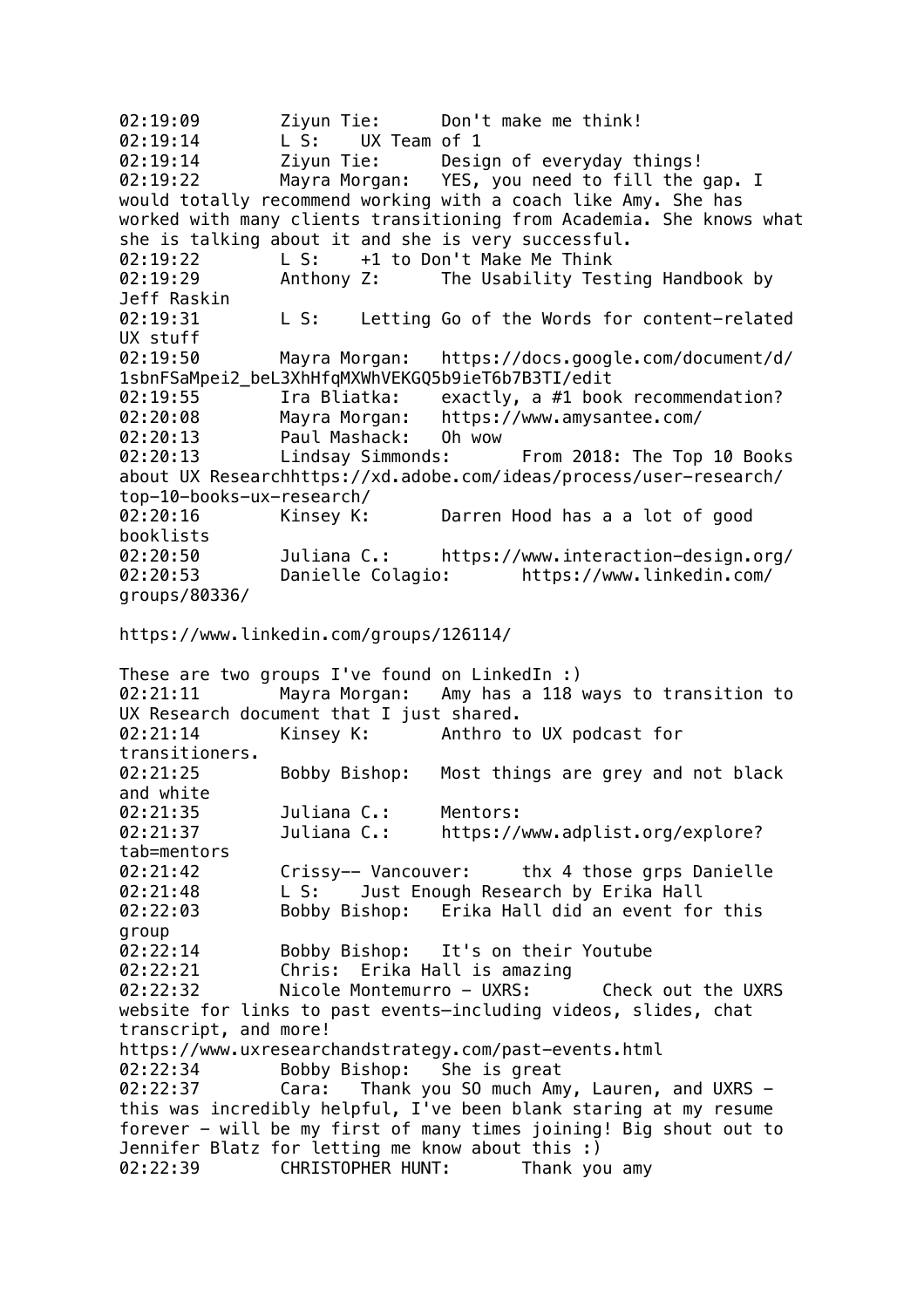02:22:41 L S: whoa! that's awesome 02:22:44 Sandeep Krishnakumar: Thank you! 02:22:45 Yael Warshel: Thank you! 02:22:45 Kory Feath: I have to run but thank you for hosting this webinar! 02:22:46 Paul Mashack: This was super awesome 02:22:49 L S: thank you Amy and Lauren! 02:22:51 Pooja Bandyopadhyay: Thank you! 02:22:57 Chris: Appreciate you Lauren and team!! 02:22:57 Crissy-- Vancouver: this is my first event, this was so wonderful 02:22:58 Stefanie: This was amazing. Thank you so much 02:22:58 Nicole Montemurro - UXRS: Tell us what you thought of today's webinar: https://forms.gle/qnt1G5LzBzGSmKHN8 02:22:59 Shuai Mu: Thank you ! 02:23:00 Danielle Colagio: Thank you both so much for your time :) 02:23:01 Jenn Haskin: Thank you! 02:23:02 Beth Williford: Enjoyed this -- thanks! 02:23:02 Roger J: thank you Amy and Lauren 02:23:03 Parker Sorenson: Thank you Amy!!! 02:23:03 Judit Antos: THANK YOU 02:23:04 Kate MacFarlane: thank you so much!! 02:23:05 Rebecca Davis: Thank you! 02:23:07 Batsheva Paul: Thank you to everyone involved in making this webinar happen! 02:23:08 Lauren Elbaum: Thank you! 02:23:08 Paul Mashack:  $\bigcirc$ 02:23:09 Selina Wang: Thank you! 02:23:14 Ashley Mirasol: THANK YOU!!! 02:23:19 Elizabeth Raddatz: Thank you Amy and Lauren!! 02:23:19 francine.sutton@knights.ucf.edu: 02:23:19 Ashani Escoffery: Thank you so much Amy, this was absolutely fantastic 02:23:20 Clara Lewis: Thank you!! 02:23:21 Paul Mashack: Well worth delaying dinner 02:23:21 Arian Karimitar: Thanks, it was so useful! 02:23:25 Ira Bliatka: thanks so much for your time, insights, and coordination, take good care both! 02:23:27 Lindsay Simmonds: Thanks Amy! 02:23:27 Fanny Ruiz: Thanks Amy! 02:23:28 Nicole Montemurro - UXRS: Tell us what you thought of today's webinar: https://forms.gle/qnt1G5LzBzGSmKHN8 02:23:29 francine.sutton@knights.ucf.edu: Thank you! 02:23:30 Jessica Rodriguez: Thank you, Amy and Lauren! 02:23:37 Amy Santee: Thanks everyone 02:23:38 Bobby Bishop: mmmm data 02:23:44 Robyn Lyn (she/her/hers): Thank you so much, Amy & Lauren! 02:24:14 Nicole Montemurro - UXRS: Sign up for our Slack channel. Fill in this form.